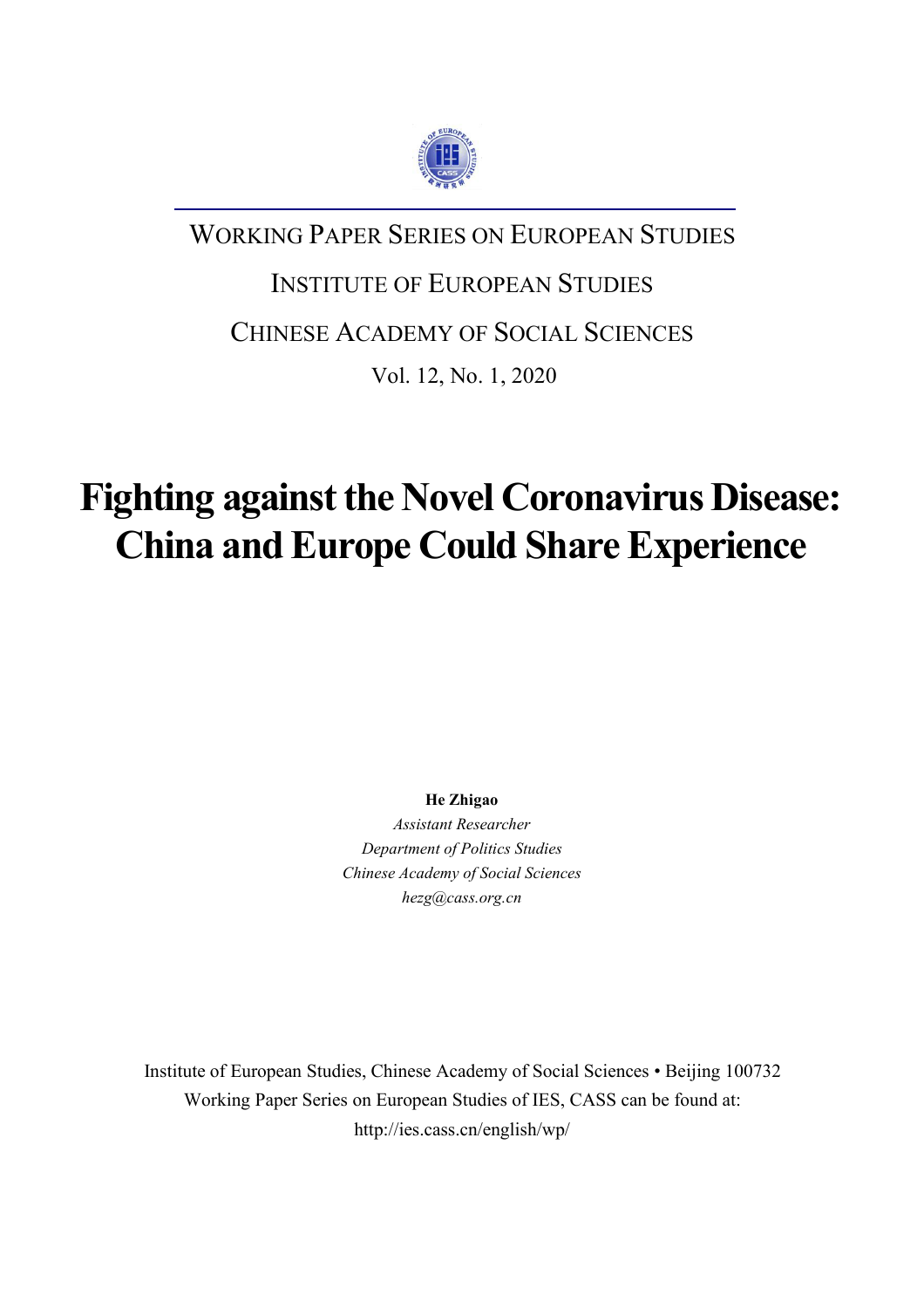All rights reserved. No part of this paper may be reproduced in any form without permission of the author.

He Zhigao Institute of European Studies, Chinese Academy of Social Sciences 5 Jianguomennei Dajie, Beijing 100732 **CHINA** 

Publications in the Series should be cited as: Author, Title, Working Paper Series on European Studies, Institute of European Studies, Chinese Academy of Social Sciences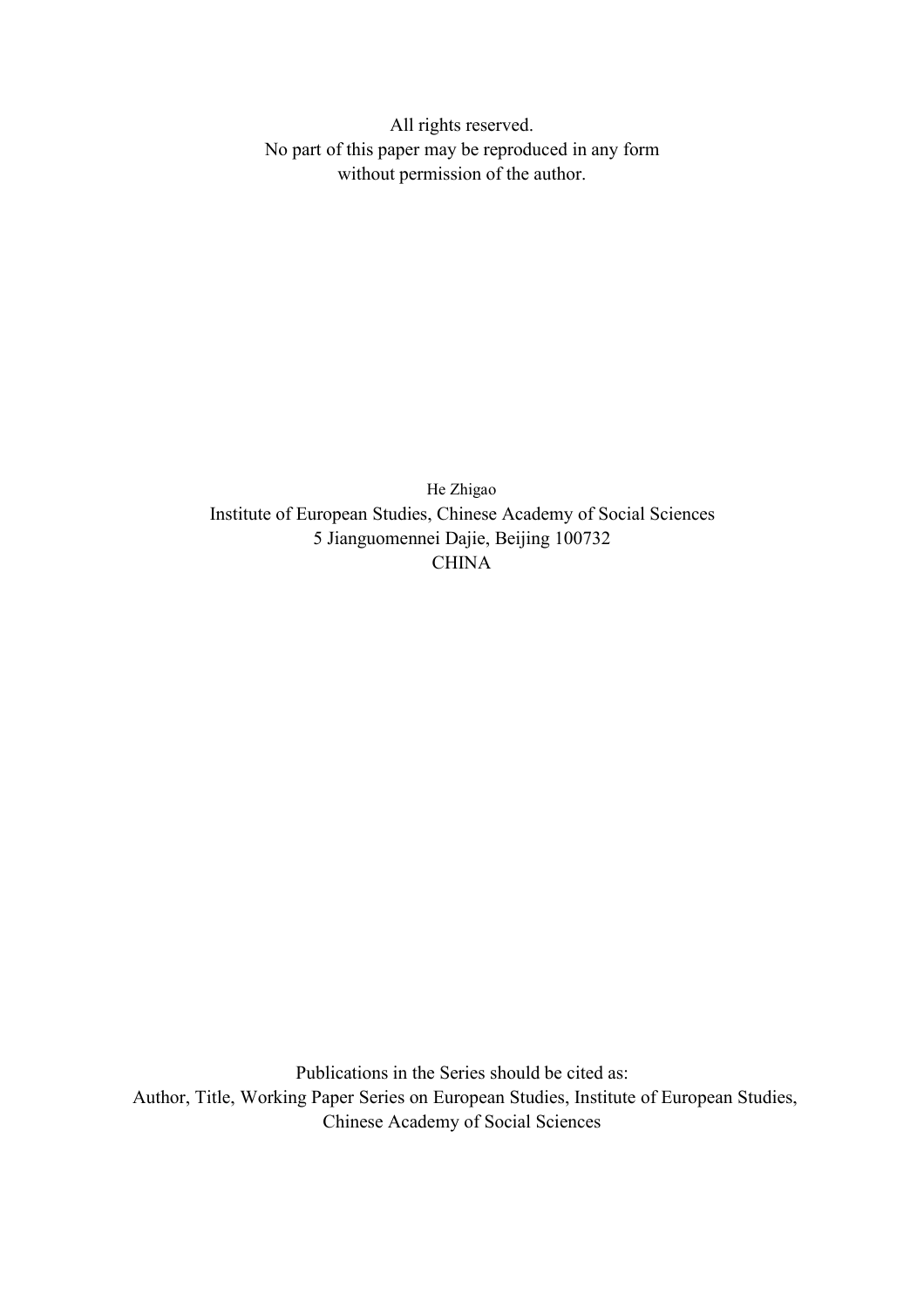## **Fighting against the Novel Coronavirus Disease: China and Europe Could Share Experience** He Zhigao\*

#### **Introduction**

In a globalized era, shared opportunities and risks are inevitable. People and goods are constantly moving all over the world, so do pathogen agents. Public health emergencies are a common problem facing mankind. Viruses have no barriers. "Humanity became a community of prosperity but also destruction too, in this globalized era there is no country able to develop without associating with others."<sup>[1](#page-2-0)</sup> At this moment, the top priority is to cooperate, share experience, as well as work together. Developing a sense of community with a shared future for humanity, thereby winning the battle against the novel coronavirus pneumonia (COVID-19) epidemic is our common goal. After the outbreak of this epidemic, China has made enormous efforts to protect its people and assume the responsibility as a major power to contain the spread of the virus worldwide.[2](#page-2-1)

China's combat against the COVID-19 has set an example of building a global community with a shared future for all mankind. The epidemic relates to all mankind, the most radical and strictest measures taken by China are not only for the safeguard and to ensure the health of Chinese people, but also to secure the health of people around the world.

According to expert from the World Health Organization (WHO), nearly two-thirds of the world's population will be infected with the novel coronavirus pneumonia if the necessary control

<span id="page-2-0"></span>He Zhigao, PhD, assistant researcher, Institute of European Studies, Chinese Academy of Social Sciences.

<sup>1</sup> President Xi's Speech at opening of Beijing Horticultural Expo, Xinhua, April 28, 2019, www.gov.cn/xinwen/2019-04/28/content\_5387249.htm

<span id="page-2-1"></span><sup>&</sup>lt;sup>2</sup> Commentary: China's Fight against COVID-19 Good Example for World Handling Major Epidemic, Xinhua, Rebruary 19, 25, 2020,

http://english.www.gov.cn/news/topnews/202002/25/content\_WS5e54d31dc6d0c201c2cbce44.html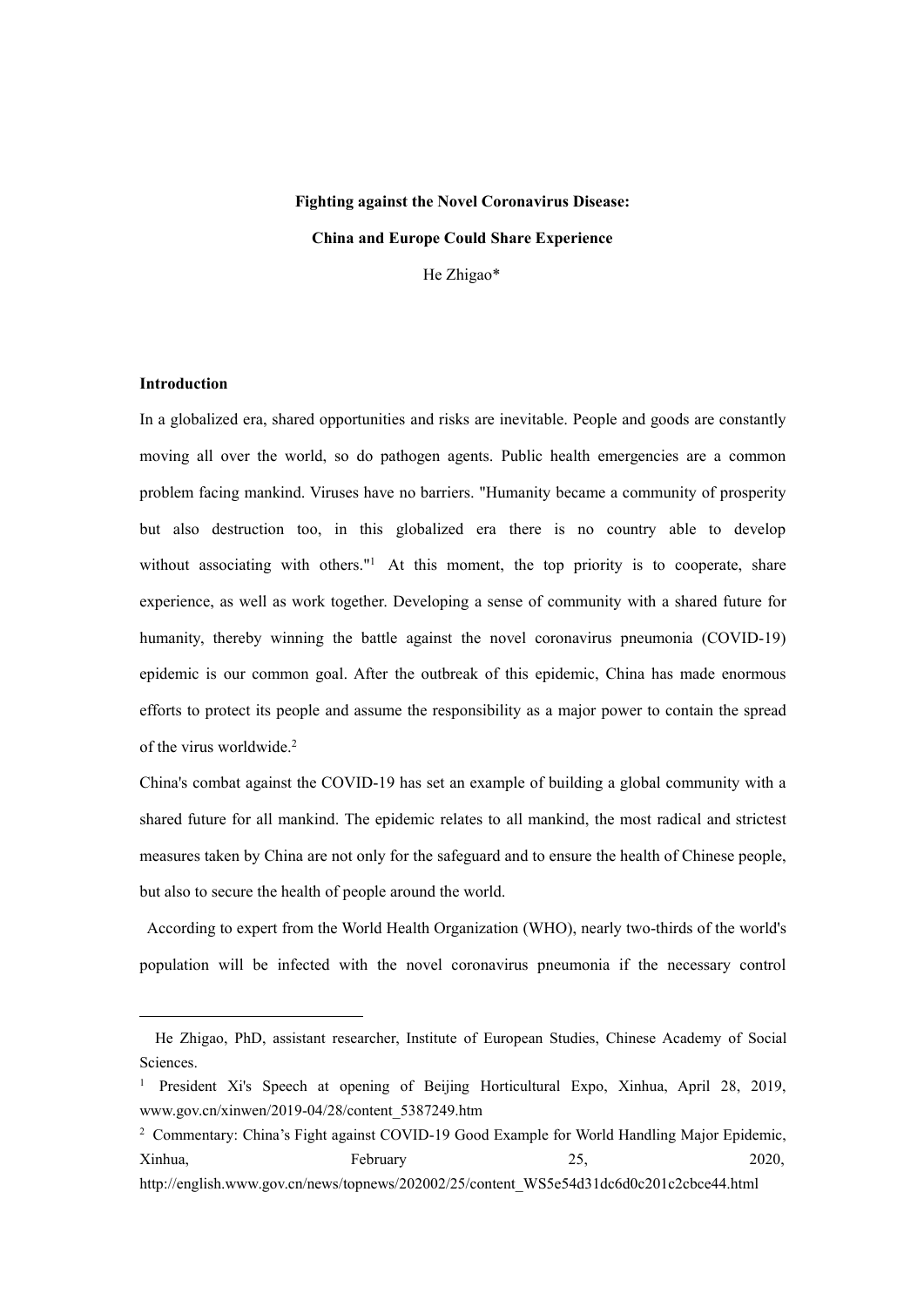measures aren't implemented.[3](#page-3-0) The most important factor to the control of the disease is quick reaction. China implemented prevention and control measures, which help maintain the normal operation of the global economy, considering that the global industrial chain is closely linked with global health issues. Therefore, only if we defeat the epidemic and restore the production and supply as soon as possible, can the stability of the global supply chain be maintained to keep the sustainable growth of global economy.

#### **Current situation of COVID-19 Outbreak** [4](#page-3-1)

#### **1. Novel Coronavirus in China**

The COVID-19 outbreak has been the biggest public health challenge for the Chinese government since the founding of the People's Republic of China. It has been a difficult task to prevent and control the COVID-19, which spreads fast.

At the beginning of December 2019, the first case appeared in Wuhan city. Within two months, there are almost 80,000 confirmed cases in China. On December 31, 2019, China reported the pneumonia of unknown cause to the WHO Country Office. On January 29, 2020, the number of people diagnosed with CORVID-19 surpassed the number of people infected with SARS in2003. On January 30, 2020, the International Health Regulations Emergency Committee of the WHO declared the COVID-19 outbreak a "public health emergency of international concern." On February 11, WHO announced a name for the new coronavirus disease: COVID-19. Now, the WHO is setting the high risk assessment in China, regional level and global level.<sup>[5](#page-3-2)</sup> Regarding the symptoms of COVID-19, they are fever, dry cough, shortness of breath.

As of March 1, 79,968 cases of COVID-19 were confirmed nationwide, and the death toll advanced to 2,837. As the epicenter, 66,907 confirmed cases, and 2,761 deaths were reported in Hubei Province. Wuhan is the most affected city in China. Confirmed cases in Guangdong, Henan,

<span id="page-3-0"></span><sup>&</sup>lt;sup>3</sup> John Lauerman, Coronavirus Could Infect Two-Thirds of Globe, Research Shows, February 25, 2020, https://www.bloomberg.com/news/articles/2020-02-13/coronavirus-could-infect-two-thirds-of-globe-re searcher-says

<span id="page-3-1"></span><sup>4</sup> All data in this paper was collected before 1 March, 2020.

<span id="page-3-2"></span><sup>5</sup> WHO, Coronavirus disease 2019 (COVID-19) Situation Report-41, March 1, 2020, https://www.who.int/docs/default-source/coronaviruse/situation-reports/20200301-sitrep-41-covid-19.p df?sfvrsn=6768306d\_2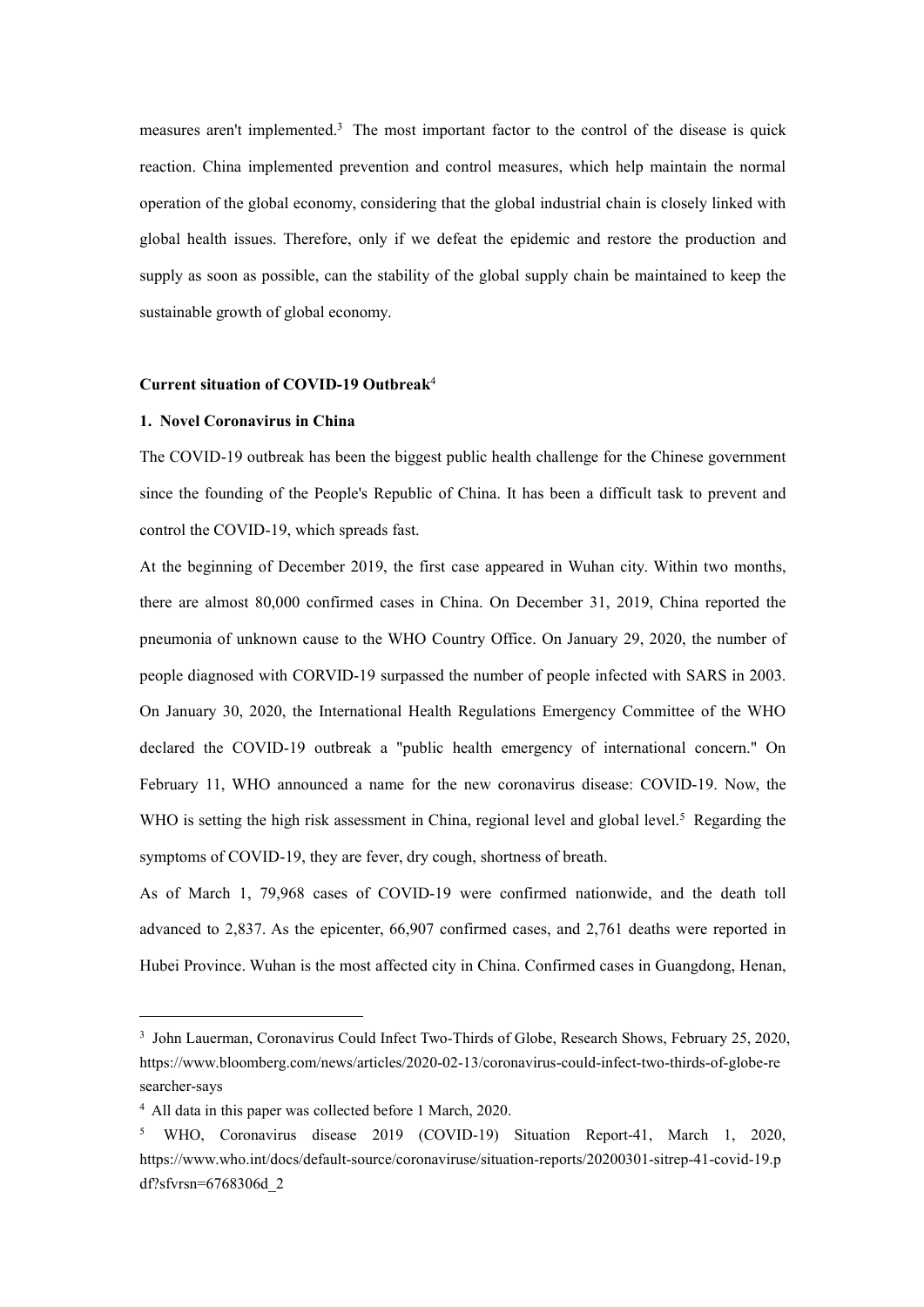Zhejiang, Hunan provinces were above 1000, and cases in Anhui and Jiangxi provinces were close to 1000. The COVID-19 spreads to the whole country at different rates. It has a close relation with the demographic characteristics of the areas affected. The median age of confirmed cases is 51 years old, with the majority of cases age between 30-69 years, about 77% to 77.8% of the cases are from Hubei, and 51.1% are male. The COVID-19 is transmitted via droplets and fomites during close unprotected contact between an infected host and a healthy person. Meanwhile, human-to-human transmission of the COVID-19 virus mostly happens among family members, with a rate of 78% to 85% of contagion. This highly infectious epidemic outbreak often has an important feature  $-$  if it is not controlled effectively, the number of cases will show an exponential increase. As the COVID-19 is a newly identified pathogen, there is unknown cases of humans that are immune to the virus, therefore, everyone is assumed to be susceptible. So far, a total of 36,000 COVID-19 patients have been cured. China has been able to contain the outbreak of this pathogen agent with the containment measures enforced by the local authorities.<sup>[6](#page-4-0)</sup>

**Table 1: Confirmed and suspected cases ofCOVID-19 acute respiratory disease reported by provinces, regions and cities in China, Data as of1 March 2020**

| Province/Region/City | Population $(10,000s)$ | Confirmed Cases | Deaths |
|----------------------|------------------------|-----------------|--------|
| Hubei                | 5917                   | 66907           | 2761   |
| Guangdong            | 11346                  | 1349            |        |
| Henan                | 9605                   | 1272            | 22     |
| Zhejiang             | 5737                   | 1205            |        |
| Hunan                | 6899                   | 1018            | 4      |
| Anhui                | 6324                   | 990             | 6      |
| Jiangxi              | 4648                   | 935             |        |
| Shandong             | 10047                  | 756             | 16     |

<span id="page-4-0"></span><sup>6</sup> Wang Xiaoyu, 'Ambitious' Response to Epidemic Receives Praise, China Daily, March 1, 2020, https://global.chinadaily.com.cn/a/202003/02/WS5e5b9d66a31012821727b5e9.html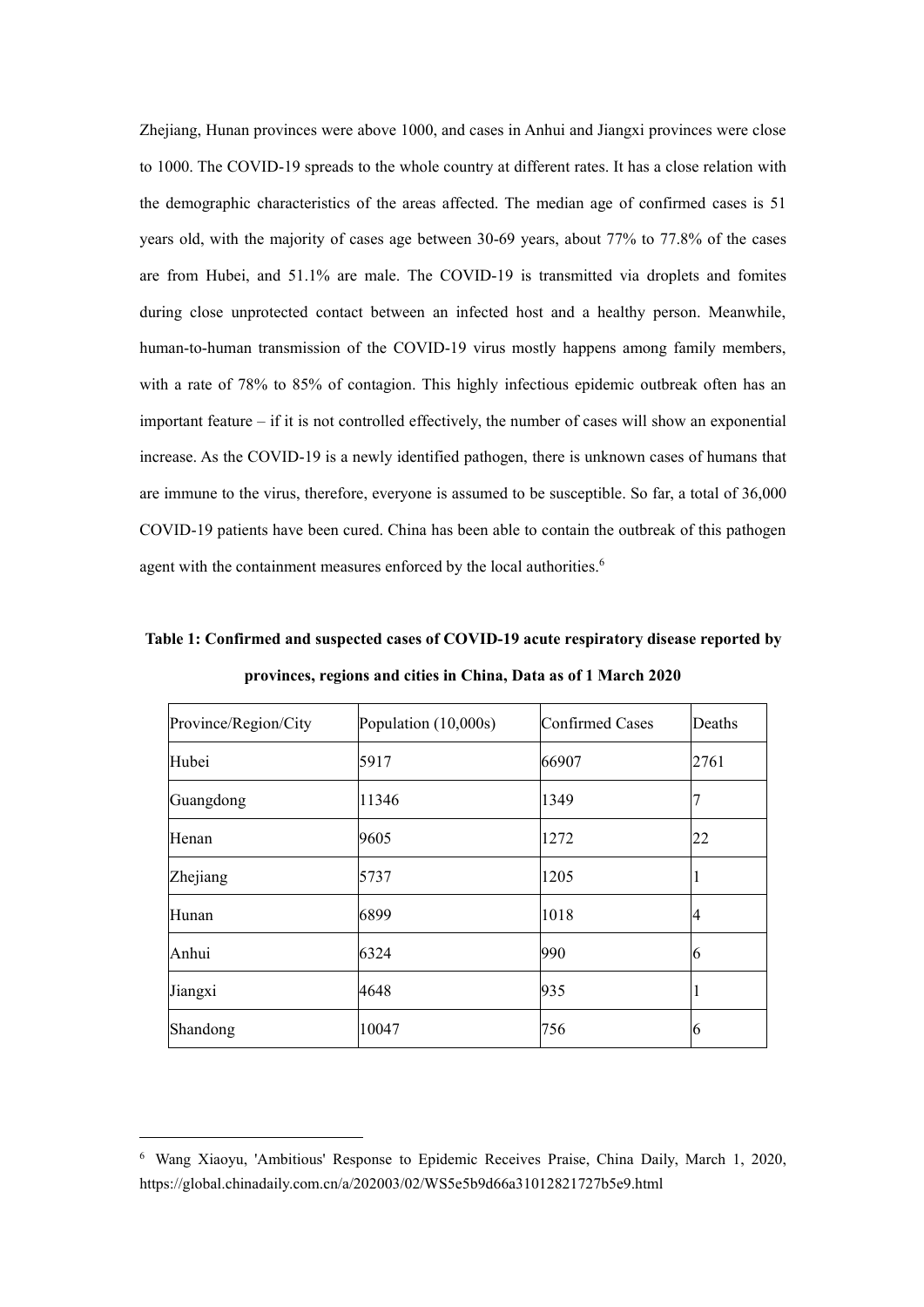| Jiangsu             | 8051   | 631          | $\overline{0}$          |
|---------------------|--------|--------------|-------------------------|
| Chongqing           | 3102   | 576          | 6                       |
| Sichuan             | 8341   | 538          | $\overline{\mathbf{3}}$ |
| Heilongjiang        | 3773   | 480          | 13                      |
| Beijing             | 2154   | 413          | 8                       |
| Shanghai            | 2424   | 337          | 3                       |
| Hebei               | 7556   | 318          | 6                       |
| Fujian              | 3941   | 296          | 1                       |
| Guangxi             | 4926   | 252          | 2                       |
| Shannxi             | 3864   | 245          | 1                       |
| Yunnan              | 4830   | 174          | $\overline{c}$          |
| Hainan              | 934    | 168          | 5                       |
| Guizhou             | 3600   | 146          | $\overline{c}$          |
| Tianjin             | 1560   | 136          | 3                       |
| Shanxi              | 3718   | 133          | $\overline{0}$          |
| Liaoning            | 4359   | 122          | 1                       |
| Hongkong SAR        | 745    | 95           | $\overline{c}$          |
| Jilin               | 2704   | 93           | 1                       |
| Gansu               | 2637   | 91           | $\overline{\mathbf{c}}$ |
| Xinjiang            | 2487   | 76           | 3                       |
| Inner Mongolia      | 2534   | 75           | $\overline{0}$          |
| Ningxia             | 688    | 73           | $\overline{0}$          |
| Taipei and environs | 2359   | 39           | 1                       |
| Qinghai             | 603    | 18           | $\overline{0}$          |
| Macao SAR           | 66     | 10           | $\overline{0}$          |
| Xizang              | 344    | $\mathbf{1}$ | 0                       |
| Total               | 142823 | 79968        | 2837                    |

Resources: WHO Coronavirus disease 2019 (COVID-19) Situation Report - 41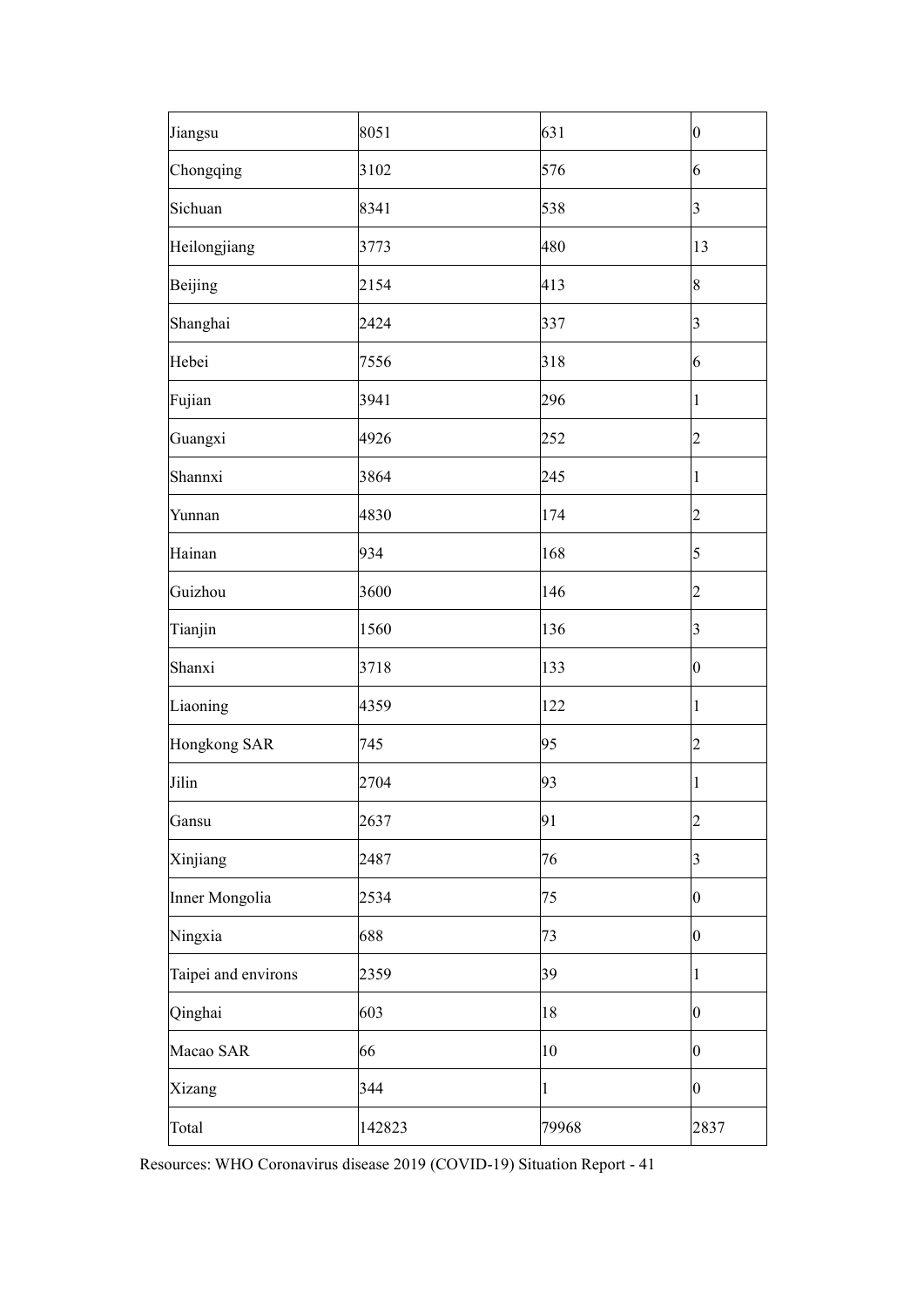#### **2. Novel Coronavirus in Europe**

As of March 1, there have been 1,340 confirmed cases in Europe and the infection radius has increased significantly, including 1,128 cases in Italy, 100 cases in France, 57 cases in Germany, 45 cases in Spain, 23 cases in Britain and 18 cases in Switzerland, 29 deaths in Italy and 2 in France. The spread of the virus in Europe has raised concerns about a possible pandemic. Italy has become the center of the COVID-19 outbreak in Europe. The European Centre for Disease Prevention and Control (ECDC) has ranked the risk of COVID-19 infection among the population as low to medium, but the impact of the continued spread of the disease in Europe has been rated as medium to high, especially among the elderly with chronic diseases and health complications are more susceptible to the virus.<sup>[7](#page-6-0)</sup> The EU has not announced any travel restrictions yet. Stella kyriakides, European Commissioner for Health and Consumer Policy, mentioned that "travel restrictions should be justified in a coordinated, appropriate and scientific manner, and the WHO does not recommend restrictions on freight or passengers currently." [8](#page-6-1) With the exception of certain cases in Italy, epidemiological links are now clearly established in all reported cases in the EU and the UK, and the tracking measures related with confirmed cases are in place. More importantly, the possibility of transmission of confirmed cases from other countries or regions outside China is increasing.

There are 1,128 Cases in Italy, which spread fast. Confirmed cases are concentrated in northern areas such as Lombardy and Veneto. Italy is working to identify,isolate and test patients and the people that have been in contact with them to control the outbreak. The Italian national reference laboratory is conducting further confirmatory tests and tracking a large number of people that come in close contact with the infected patients.<sup>[9](#page-6-2)</sup> Attilio Fontana, the regional president of

<span id="page-6-0"></span><sup>&</sup>lt;sup>7</sup> European Centre for Disease Prevention and Control, February 25, 2020, https://www.ecdc.europa.eu/en/novel-coronavirus-china

<span id="page-6-1"></span><sup>8</sup> Sechster Covid-19-Todesfall: Italien in Alarmbereitschaft, Spiegel, February 24, 2020, https://www.spiegel.de/wissenschaft/medizin/coronavirus-in-europa-iran-suedkorea-fuenfter-toter-in-it alien-a-26609a73-8753-4b32-9ab7-8b23c8e80e81

<span id="page-6-2"></span><sup>9</sup> European Centre for Disease Prevention and Control: Outbreak of Novel Coronavirus Disease 2019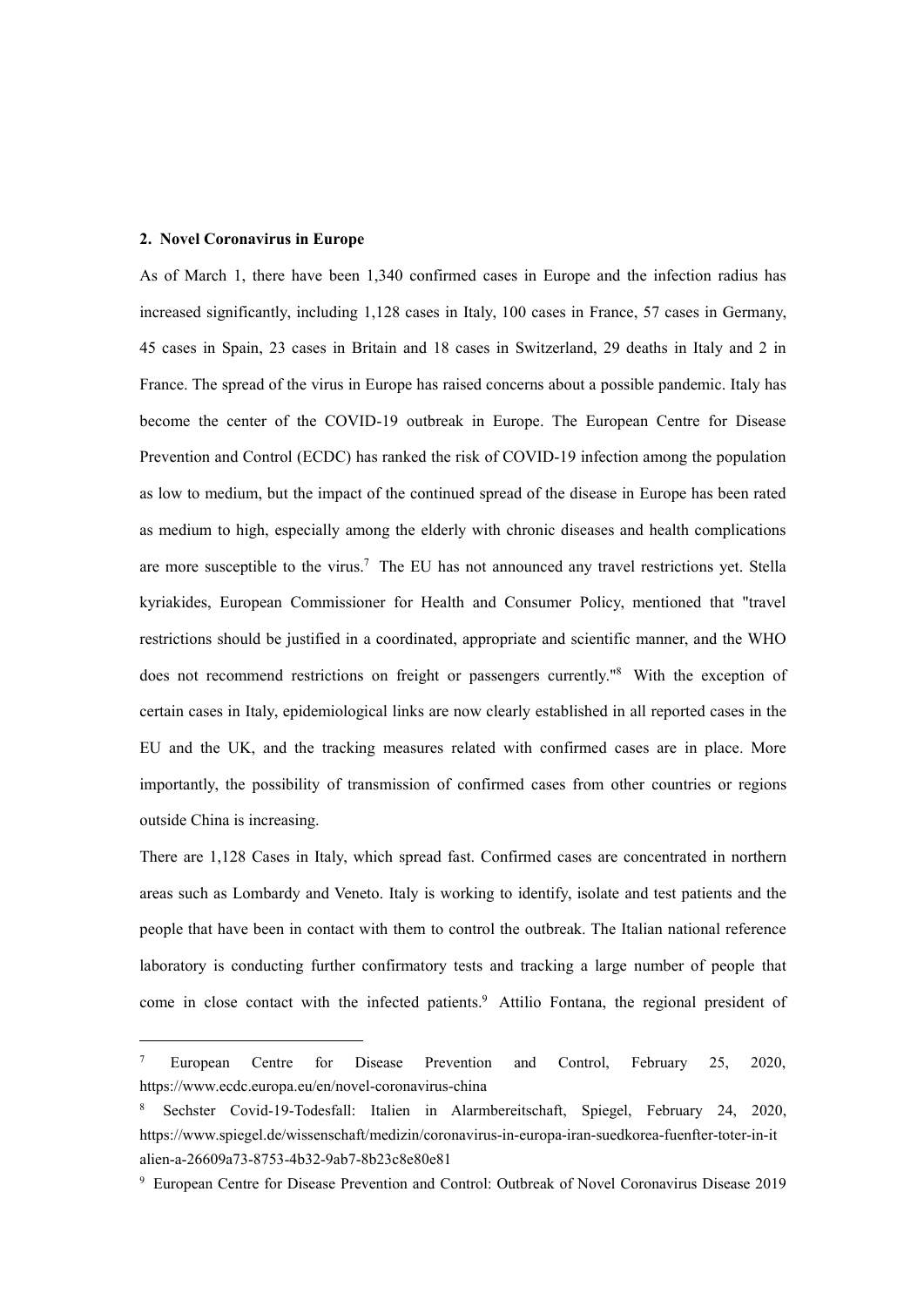Lombardy, signed an order to deal with the epidemic, such as banning leaving or entering the affected areas, closing schools and holding public gatherings.

There are 57 cases in Germany. Jens Spahn, the Germany's health minister, said Germany was fully prepared but won't take measures such as city lockdown or border control. However, this assessment may change in the short term. The virologist Alexander kekulé estimates there will be more cases in Europe.[10](#page-7-0) Lothar Wieler, the director of the Robert Koch Institute, believes that the spread of COVID-19 is inevitable and may not be massive, but it will gradually appear in a regional manner, such as in Baden-Württemberg, Nordrhein-Westfalen and Rheinland-Pfalz.[11](#page-7-1) France, the UK, Switzerland and other countries affected by the epidemic are trying to alleviate the public concern, which lead to panic and spread faster than the virus. It showed that recent cases are related to individual who travelled back from Italy, local transmission also happened, which means COVID-19 might spread into all European countries in the following days.

**Table 2: European countries with reported laboratory-confirmed COVID-19 cases and deaths. Data as of March 01, 2020**

|         | European Countries Total Confirmed cases (new) Total deaths Transmission classification |    |                    |
|---------|-----------------------------------------------------------------------------------------|----|--------------------|
| Italy   | 1128(240)                                                                               | 29 | Local transmission |
| France  | 100(43)                                                                                 |    | Local transmission |
| Germany | 57(0)                                                                                   |    | Local transmission |

<sup>(</sup>COVID-19): situation in Italy, February 23, 2020,

https://www.ecdc.europa.eu/en/publications-data/outbreak-novel-coronavirus-disease-2019-covid-19-si tuation-italy

<span id="page-7-0"></span><sup>&</sup>lt;sup>10</sup> European Centre for Disease Prevention and Control, February 25, 2020, https://www.ecdc.europa.eu/en/novel-coronavirus-china

<span id="page-7-1"></span><sup>11</sup> Was Sie zum Neuen Virus aus China Wissen Sollten, February 27, 2020, https://www.test.de/Coronavirus-Was-Sie-zum-neuen-Virus-aus-China-wissen-sollten-5570361-0/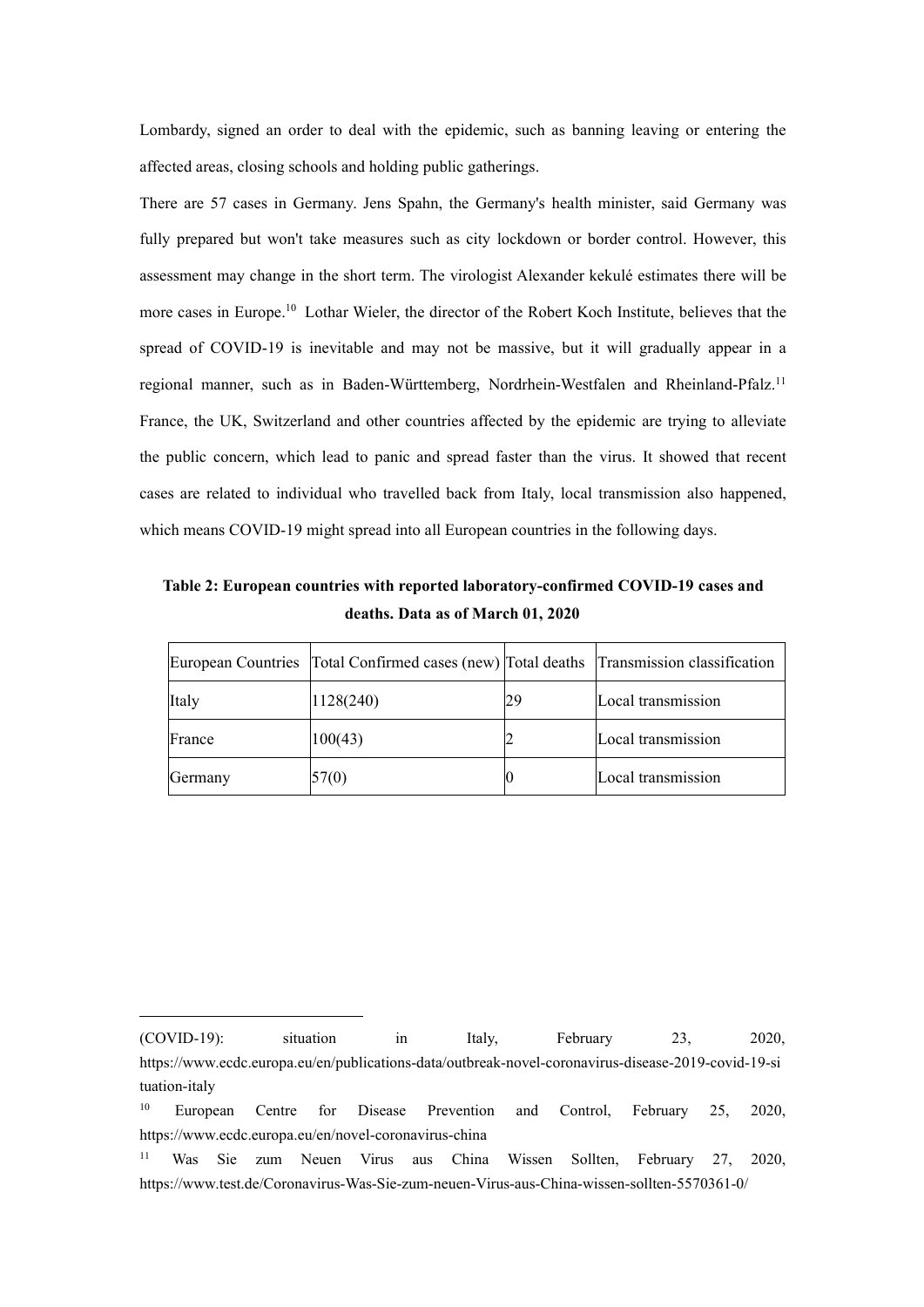| Spain                        | 45(13)    | $\vert 0 \vert$ | Local transmission  |
|------------------------------|-----------|-----------------|---------------------|
| The United Kingdom $ 23(3) $ |           | $\vert 0 \vert$ | Local transmission  |
| Switzerland                  | 18(8)     | $\vert 0 \vert$ | Imported cases only |
| Norway                       | 15(9)     | $\vert 0 \vert$ | Local transmission  |
| Sweden                       | 13(1)     | $\vert 0 \vert$ | Imported cases only |
| Austria                      | 10(5)     | 0               | Imported cases only |
| Croatia                      | 7(2)      | 0               | Local transmission  |
| Netherlands                  | 7(5)      | $\vert 0 \vert$ | Local transmission  |
| Denmark                      | 3(1)      | $\vert 0 \vert$ | Imported cases only |
| Greece                       | 3(0)      | $\vert 0 \vert$ | Imported cases only |
| Romania                      | 3(0)      | $\vert 0 \vert$ | Imported cases only |
| Finland                      | 2(0)      | $\vert 0 \vert$ | Imported cases only |
| Belgium                      | 2(0)      | $ 0\rangle$     | Imported cases only |
| Estonia                      | 1(0)      | $\vert 0 \vert$ | Imported cases only |
| Ireland                      | 1(1)      | $\vert 0 \vert$ | Imported cases only |
| Lithuania                    | 1(0)      | $\vert 0 \vert$ | Imported cases only |
| North Macedonia              | 1(0)      | 0               | Imported cases only |
| Total                        | 1340(331) | 31              |                     |

Resources: WHO Coronavirus disease 2019 (COVID-19) Situation Report - 41

#### **China's experience in fighting against COVID-19 epidemic**

Under the leadership of Chinese President Xi Jinping, China has promptly established a nationwide prevention and control system since the sudden outbreak of the COVID-19. In order to confront this epidemic, the Chinese government carries out national mobilization, across-the board deployment and swift responses, China adopted the most comprehensive and rigorous measures, and waged a people's war against the epidemic.[12](#page-8-0) It has achieved great success in containing the spread of the virus. Meanwhile the international community has paid close attention to the results achieved by China. They also actively evaluated and appreciated China's measures and mechanism in the fight against the COVID-19. Tedros Adhanom Ghebreyesus, Director-General of the WHO, pointed that the unprecedented high speed, strong mobilization and

<span id="page-8-0"></span><sup>&</sup>lt;sup>12</sup> Xi talks with Trump over Phone on Novel Coronavirus Outbreak, Xinhua, February 8, 2020. www.china.org.cn/world/2020-02/08/content\_75684444.htm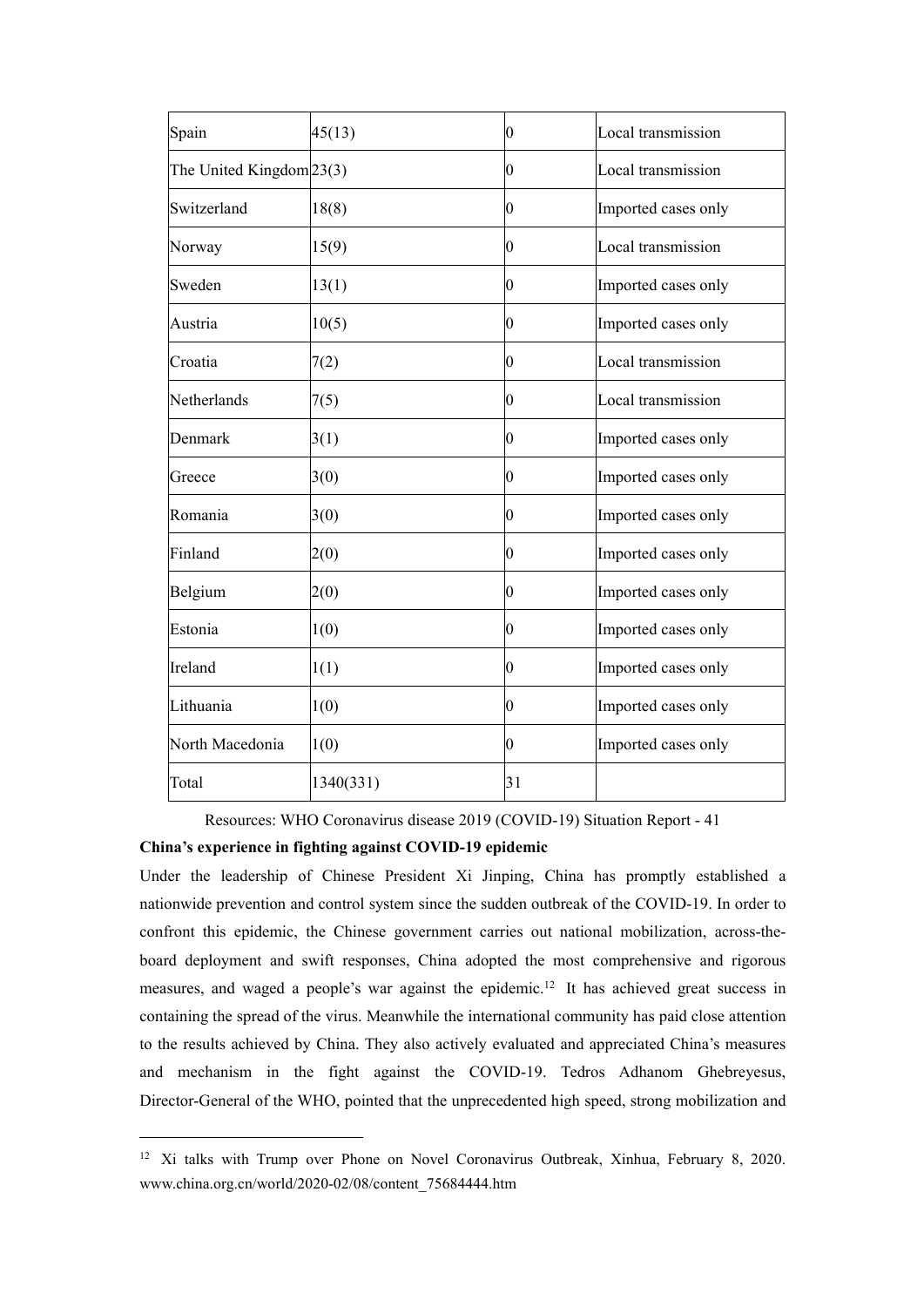massive scale of China's moves fully demonstrate its unique institutional advantages.<sup>[13](#page-9-0)</sup> According to Bruce Aylward, Senior Advisor to the Director-General of the WHO, "in response to the epidemic, the global community is not ready to adopt the Chinese method, and the Chinese method has proved to be successful." [14](#page-9-1) On February 24, António Guterres, the Secretary-General of the United Nations, praised China's contribution to the global fight against the COVID-19, noting that the Chinese are making efforts for humanity, when he visited the WHO headquarters in Geneva.<sup>[15](#page-9-2)</sup>

#### *1.Respond positively and avoid panic*

1) Governments at all levels responded to the epidemic promptly and transparently. From the perspective of fairness and efficiency, protecting public health is the primary responsibility of the government. After the outbreak, China has taken combating the COVID-19 as a top priority. On December 31, 2019 and January 8, 2020, two groups of experts from the National Health Commission went to Wuhan city to investigate the current situation. On January 25, 2020, Communist Party of China Central Committee set up a leading group to oversee the work of prevention and control of COVID-19. The State Council established a joint prevention and control mechanism for the COVID-19, and formed the National Emergency Management Command for Public Health Emergencies with relevant military departments, the headquarters of this command is leaded by the State Council (headed by Premier Li Keqiang). Under this mechanism, different government departments make joint efforts, not only at the central government level but also local government level, not only health related ministries but also the economy and transport related ministries.

Early warning and rapid response can minimize the damage caused by the epidemic. China has established a four-level disease prevention and control network implemented from the central government to the local government. The responsible institutions are the National Health Commission and Chinese Center for Disease Control and Prevention (China CDC). The disease control institutions are the core institutions in the national public health system, local governments played major roles in the public health emergency mechanism. The relationship between professional knowledge and administrative enforcement determines whether the early warning

<span id="page-9-0"></span><sup>&</sup>lt;sup>13</sup> WHO, China Leaders Discuss Next Steps in Battle Against Coronavirus Outbreak, WHO, January  $28,$  2020,

https://www.who.int/news-room/detail/28-01-2020-who-china-leaders-discuss-next-steps-in-battle-agai nst-coronavirus-outbreak

<span id="page-9-1"></span><sup>&</sup>lt;sup>14</sup> Jacqueline Howard and Amanda Watts, World Health Organization Says China has "Changed the Course of This Outbreak", February 25, 2020, https://edition.cnn.com/asia/live-news/coronavirus-outbreak-02-25-20-hnk-intl/h\_6131d7159b14575d5 be016ec48a0455b

<span id="page-9-2"></span><sup>&</sup>lt;sup>15</sup> UN appreciate China's Effort against Novel Coronavirus: Guterres, Xinhua, January 28, 2020, http://www.china.org.cn/world/Off\_the\_Wire/2020-01/28/content\_75653375.htm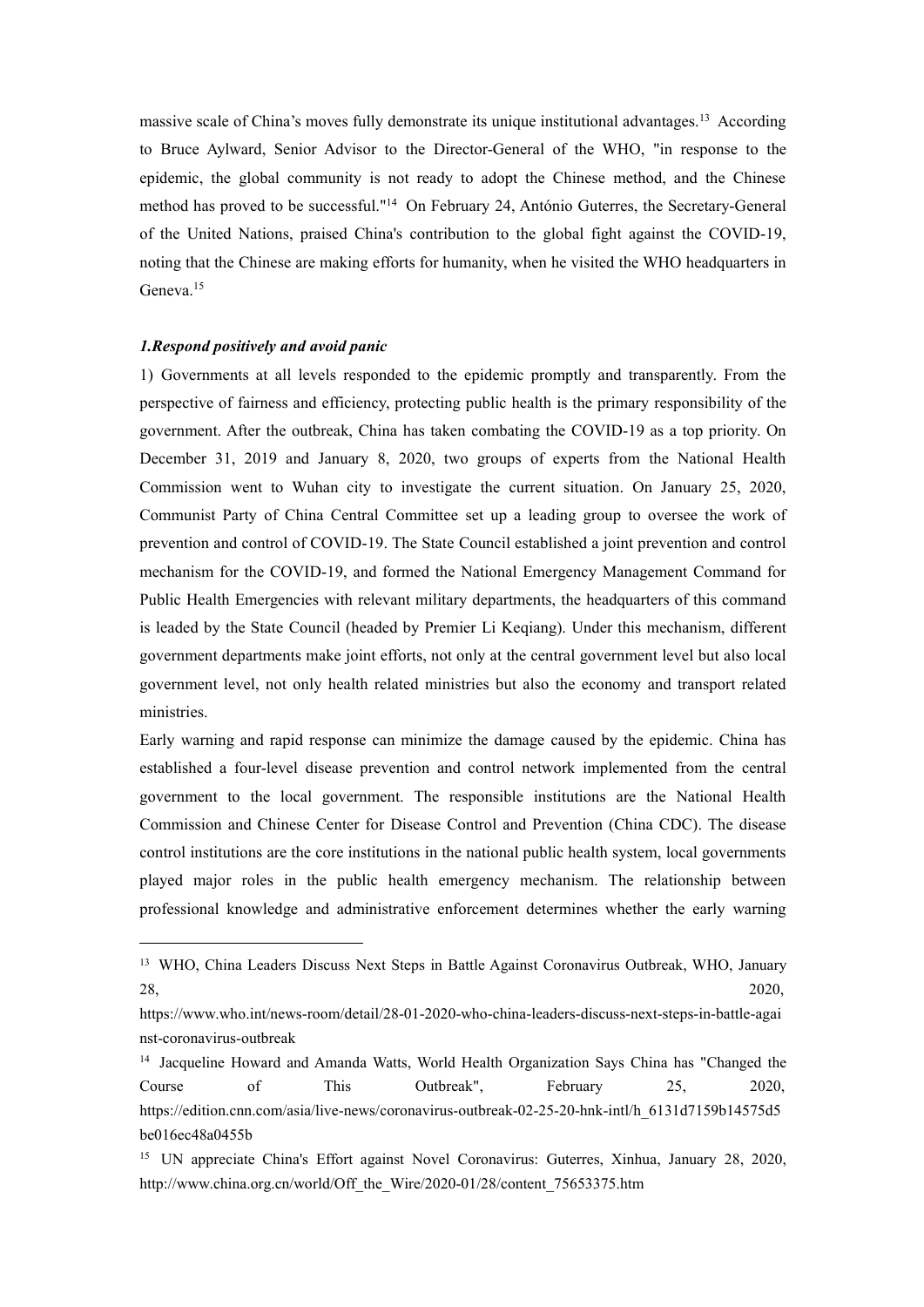system works well.<sup>[16](#page-10-0)</sup> However, at the beginning of the outbreak, the risk awareness of individual doctors failed to raise an alarm for government and society.

With the improvement of the knowledge about the virus, on January 15, 2020, China CDC launched the first-level emergency response. At 10 a.m. on January 23, 2020, Wuhan was locked down. At the same time, Zhejiang, Guangdong and Hunan provinces took the lead in launching the first-level response mechanism for major public health emergencies. Subsequently, other provinces and cities adopted the same response, which means the upgrading of epidemic prevention and control. In the event of public health emergencies, emergency plans were launched, and China entered in the defense readiness condition. As WHO stressed, China adopted extremely proactive surveillance to immediately detect cases.[17](#page-10-1)

Disclosure detailed and reliable information promptly can relieve public panic and reduce the probability of disease transmission. The State Council and local governments regularly hold press conferences and invite the heads of ministries and commissions to communicate the matters related to the prevention and control of the epidemic, publishing information about the epidemic status timely (usually twice a day). Through a series of policy, publicity and education, the public has developed a sense of self-awareness – they try to avoid gatherings and reduce interpersonal contact, wearing masks and adopting protective measures outdoors.

2) Artificial intelligence offers technology buttress for the prevention and control of the epidemic. Based on new technologies such as big data, cloud computing, blockchain and so on, an epidemic prevention and control platform was launched to integrate multi-source basic data such as population, logistics, transportation, production, medical treatment and others. The platform can assist with decision-making for epidemic control, research and development, making virus-related judgment, and post epidemic economic production recovery. Many media platforms use visualization tools such as information map and data query applet to show the trend of epidemic situation, and broadcasting real-time epidemic information, making news report more intuitive, practical and efficient.[18](#page-10-2) For example, the one developed by People's Daily and Ding Xiangyuan provides four main contents, including epidemic situation map, rumor refutation, broadcast, disease knowledge. The data is directly cited from the authorities in charge, and updating more than twice a day. Timely feedback and update of information can deny fake news without delay. Due to the high attention of the public, a large number of news is flooding into the network and rumors become the main source of public panic, people could avoid the harm of rumors based on

<span id="page-10-0"></span><sup>&</sup>lt;sup>16</sup> Gu Xin, Power of Knowledge and Introduction of Social Governance: Improvement of Early Warning System of Epidemic Outbreak, Governance Studies, No.2, 2020.

<span id="page-10-1"></span><sup>&</sup>lt;sup>17</sup> Report of the WHO-China Joint Mission on Coronavirus Disease 2019(COVID-19), 16-24 February 2020, WHO,

https://www.who.int/docs/default-source/coronaviruse/who-china-joint-mission-on-covid-19-final-repo rt.pdf

<span id="page-10-2"></span><sup>&</sup>lt;sup>18</sup> Li Sibo, Wang Yuheng and Zhan Xinhui, Visualization of Epidemic Data: Effective and Efficient Communication, People.cn, February 21, 2020.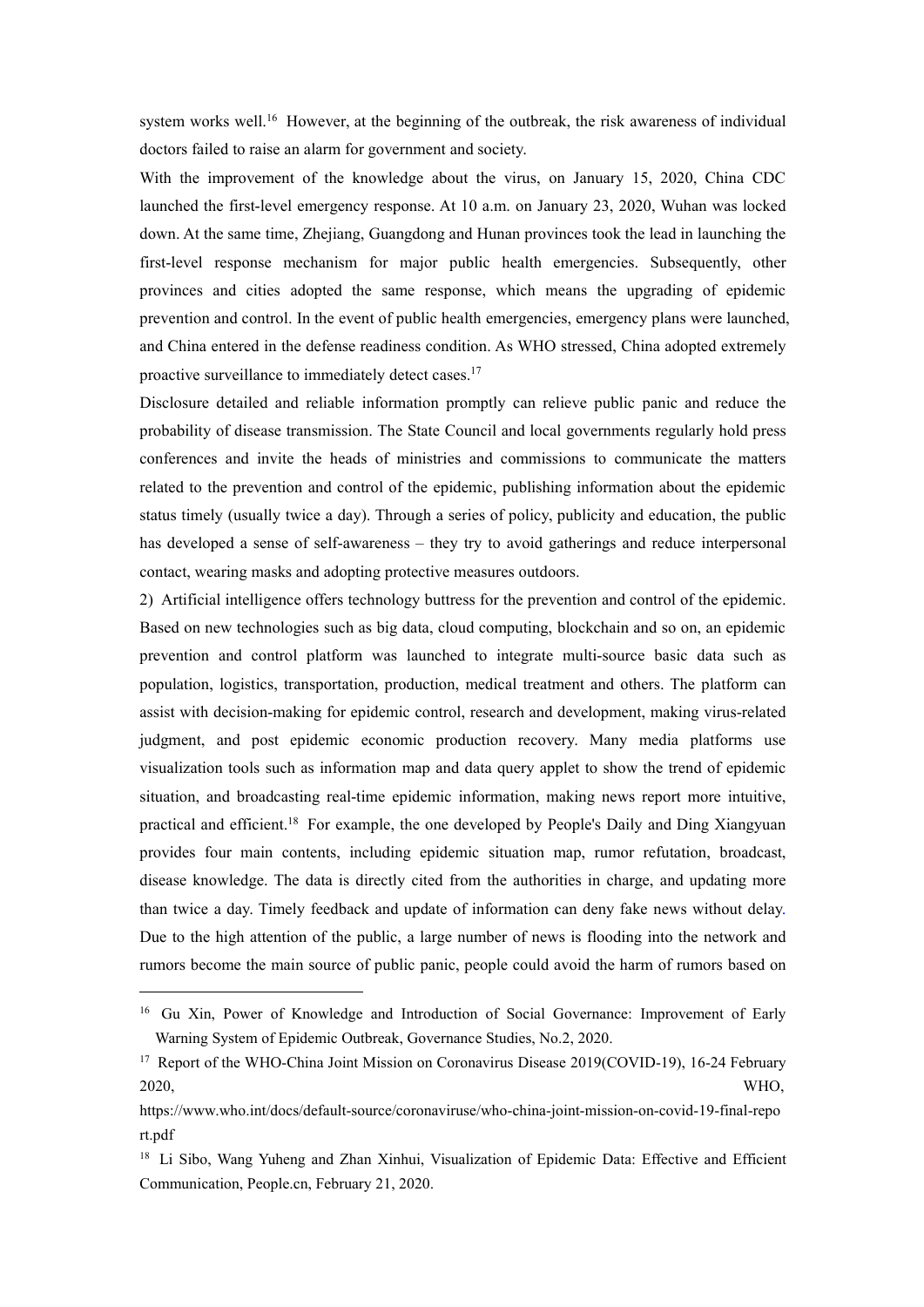transparency and timely update. And while emphasizing the transparency of information, the authority maximizes the protection of patient privacy.

The emergency management system of a smart city helps ease the epidemic. Emergency management increasingly relies on data analysis in the information age, which also stimulates the efficiency of governance and response. For example, Hangzhou city launched the "Health Barcode," and classifying four warning levels for the novel coronavirus. Wuhan city signed an agreement with Huawei to install infrastructure to enhance its security and information services, and build itself into a "Smart City." The big data ecosystem can embed the crisis management models such as disease transmission management into the urban ecosystem in advance, and the rapid emergency response mechanism can prevent and control the outbreak of infectious diseases in a timely manner.[19](#page-11-0) For example, Guangzhou city launched the online mask pre-saling system, which not only meets the daily needs of the people, but also ensures the continuous supply, avoiding a few people hoarding resources and reducing the clustering of people.

| V <sub>1.3</sub> |                                      |                                            |    |         |     |     |    |        |  |
|------------------|--------------------------------------|--------------------------------------------|----|---------|-----|-----|----|--------|--|
| 日期:              |                                      | 例如: 2020-01-01<br>车次或航班, 例如: T123 或 AC1111 |    |         |     |     |    |        |  |
| 车次:              |                                      |                                            |    |         |     |     |    |        |  |
| 地区:              |                                      | 可不填,例如:成都或四川                               |    |         |     |     |    |        |  |
|                  | 香谕                                   | 重置                                         |    |         |     |     |    |        |  |
|                  | *以上检索选项可以选填任意一项或多项讲行检索。              |                                            |    |         |     |     |    |        |  |
|                  | *以下为与你输入信息相匹配的确诊患者行程数据,请按"特别提示"科学应对。 |                                            |    |         |     |     |    |        |  |
| 全部               | 飞机                                   | 火车                                         | 地铁 | 长途客车/大巴 | 公交车 | 出租车 | 轮船 | 其它公共场所 |  |
| 点击表格行查看详情        |                                      |                                            |    |         |     |     |    |        |  |

#### **Graph 1: Virus online tracking instrument**

Resources: https://h5.peopleapp.com/txcx/index.html

Artificial intelligence could update and respond to epidemic information accurately. The outbreak occurred during the Chinese Spring Festival holiday when the large-scale movement of personnel happened, some patients take airplane, high-speed rail, automobile and other means of transportation, the same-journey tracking tool with patients can accurately know whether people are with the confirmed patients who have been disclosed, so that they can take proper precautions. The tracking tool can search dates, trains and flight, region, and also provide means of transport (trains, planes, buses, taxis, etc.), transportation information (train numbers, seats, initiation points, etc.), publish time and source.<sup>[20](#page-11-1)</sup> All the programs can provide targeted prevention and control

<span id="page-11-0"></span><sup>&</sup>lt;sup>19</sup> Hui Liu and Yanfei Li, Smart Cities for Emergency Management, Nature, February 25, 2020,

<span id="page-11-1"></span><sup>20</sup> https://h5.peopleapp.com/txcx/index.html. All information in this tracking instrument should not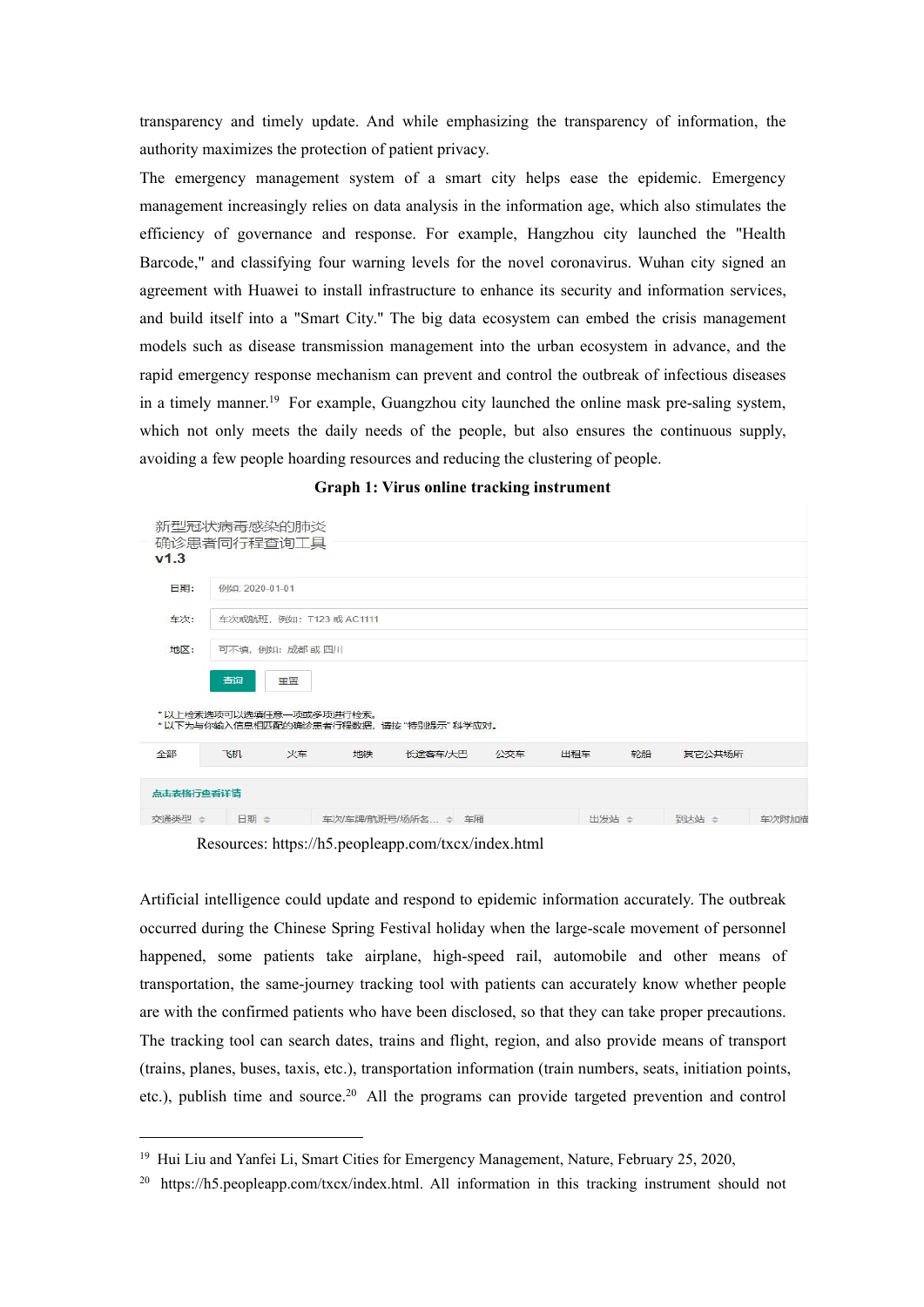measures, including the latest information and response measures sent by local departments. Some criticized that virus tracking apps aren't helping assuage panic, rather than running the risk of stigmatization and public mistrust.[21](#page-12-0) However, technology could provide reassurance and relief to the public. Both the media and the user are able to utilize health map which can be zoomed freely, and people can switch cities easily and know the location of the infected cases. Tracking the epidemic situation of specific areas has become convenient, efficient and panic-free, and the big data shows the most concerned issues of the public.

3) Adequate supply of goods can ensure the distribution of resources and necessities for residents. The guarantee of living materials depends on the market supply and the speed of logistics transportation. The central leadership for epidemic response has set up a multi-department group for living materials to strengthen the allocation and supply. With the vegetable reserve system, the National Development and Reform Commission and the Ministry of Commerce released vegetable reserves into markets on time, and at the same time ensuring the production, circulation and supply of staple and non-staple food, as well as the supply of vegetables, meat, eggs, milk, grain and other necessities for residents. The National Development and Reform Commission has established an emergency monitoring mechanism for the prices of important commodities for the people's livelihood. Local governments publish daily information on the supply and rate of consumer goods to keep product prices stable. With the help of combined measures consumer products are provided with stable price to the cities and areas severe affected by COVID-19. The Ministry of Commerce promotes the typical practices in ensuring the supply of necessities, including shopping online in traditional stores, group buying and distribution in locked communities, contactless distribution, community distribution, bus distribution, standardized package sales, gas station "delivery to the car," setting up mobile vegetable vending carts and so on. Intelligent scheduling of medical protection materials and managing the supply chain through big data and professional teams can ensure the fastest and most accurate delivery of materials to hospitals and communities in short supply. E-commerce platform exerts advantage of big data plus supply chain to minimize the secondary disaster caused by material shortage.<sup>[22](#page-12-1)</sup> With the resumption of work and production after the epidemic situation getting better, the supply of materials will ensure the demand of emergency materials and living materials.

4) Psychological intervention and guidance, targeted humanistic care isan effective way to avoid panic. The National Health Commission launched a psychological guide amid epidemic outbreak. Major media develop corresponding sections to ease the anxiety of people, and provide [all-round](https://fanyi.baidu.com/) and full-cycle health management services. Local governments, communities, enterprises and

disclose the name of passengers.

<span id="page-12-0"></span><sup>21</sup> Nicole Jao, Virus Tracking Apps aren't Helping Fight Panic, Technode, February 26, 2020, https://technode.com/2020/02/26/virus-tracking-apps-arent-helping-fight-panic/

<span id="page-12-1"></span><sup>22</sup> Hu Ruiying and Liangshuang, Public Opinion Apocalypse: The Application of Big Data in the Major Outbreak, February 12, 2020, People.cn, http://yuqing.people.com.cn/GB/n1/2020/0212/c209043-31582804.html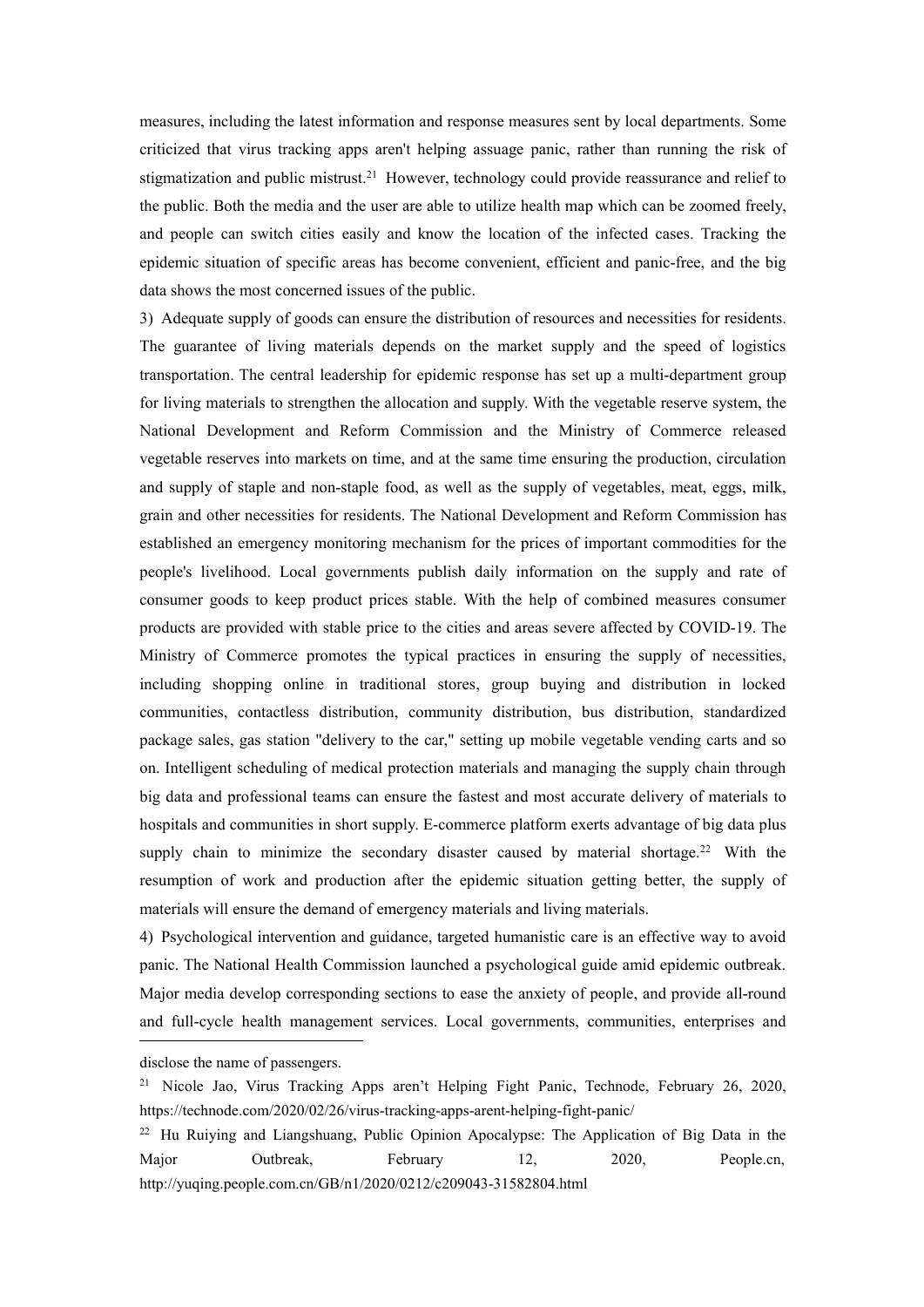other organizations open psychological assistance hotlines and add online interaction platforms for psychological counseling; TV stations and radio stations set up mental health special programs; The media sets up psychological counseling experts interviews; The network encourages the production of small games, fitness exercises, short videos and so on which are suitable to do indoors.

#### *2.Prevention and control with scientific mechanism*

1) Measures are taken to expand "social distancing." To strengthen prevention and control more effectively, diagnosing, reporting, isolating, treating as early as possible. Despite failing to address the epidemic controlin the initial stage, the Chinese government is adjusting its strategy in time to monitor the disease and concentrate the patients for treatment, and adopting medical observation for all the people that have close contactwith coronavirus patients. The Lancet's paper argues that a series of measures to expand the "social distancing" effectively reduced the infection rate of diseases,[23](#page-13-0) such as extended holidays, home stay and basic-level investigation. At the same time, the way of shutting down the less necessary workplaces and public facilities for a period of time, locking down communities, receiving and isolating patients to cut off the transmission route and prevent cross infection. For example, Chinese government extended the Spring Festival holiday and decided to resume a normal level of societal and economic activity at the appropriate time.

2) Measures for prevention and control of epidemic must be law-based. Law-based epidemic measures are the foundation, including legislative, law enforcement and judicial oversight. Relevant laws stipulate the functions and responsibilities of the government in handling crisis events, and establish the principle of dealing with epidemic situation in accordance with the law, such as *Law of the People's Republic of China on prevention and control of infectious diseases* and the implementing regulations, *General Principles of Disinfection of Epidemic Source, Regulations on Preparedness for and Response to Public Health Hazards* and other laws and regulations require the relevant departments to strengthen the law enforcement and judicial efforts for the prevention and control of epidemic hazards, investigating the criminal responsibility of those who conceal the epidemic information and constitute a crime, and imposing administrative penalties on those who disclose the patient's privacy information. On February 6, 2020, President Xi Jinping stressed that it is paramount to carry out related work in a scientific and orderly manner and in accordance with the law.<sup>[24](#page-13-1)</sup> The Ministry of Justice has issued a circular demanding strengthened supervision of law enforcement related to the prevention and control of the COVID-19 epidemic.<sup>[25](#page-13-2)</sup> The government also should strengthen the law publicity and legal

<span id="page-13-0"></span><sup>23</sup> Simiao Chen, Juntao Yang, Weizhong Yang, Chen Wang and Till Barnighausen, COVID-19 Control in China during Mass Population Movements at New Year, The LANCET, February 24, 2020.

<span id="page-13-1"></span><sup>24</sup> Mo Jingxi, Measure for Epidemic Control must be Law-based, President Says, China Daily, February 6, 2020, https://www.chinadailyhk.com/article/120326

<span id="page-13-2"></span><sup>&</sup>lt;sup>25</sup> Ministry Stresses Supervision of Epidemic-related Law Enforcement, Xinhua, Feburary 25, 2020,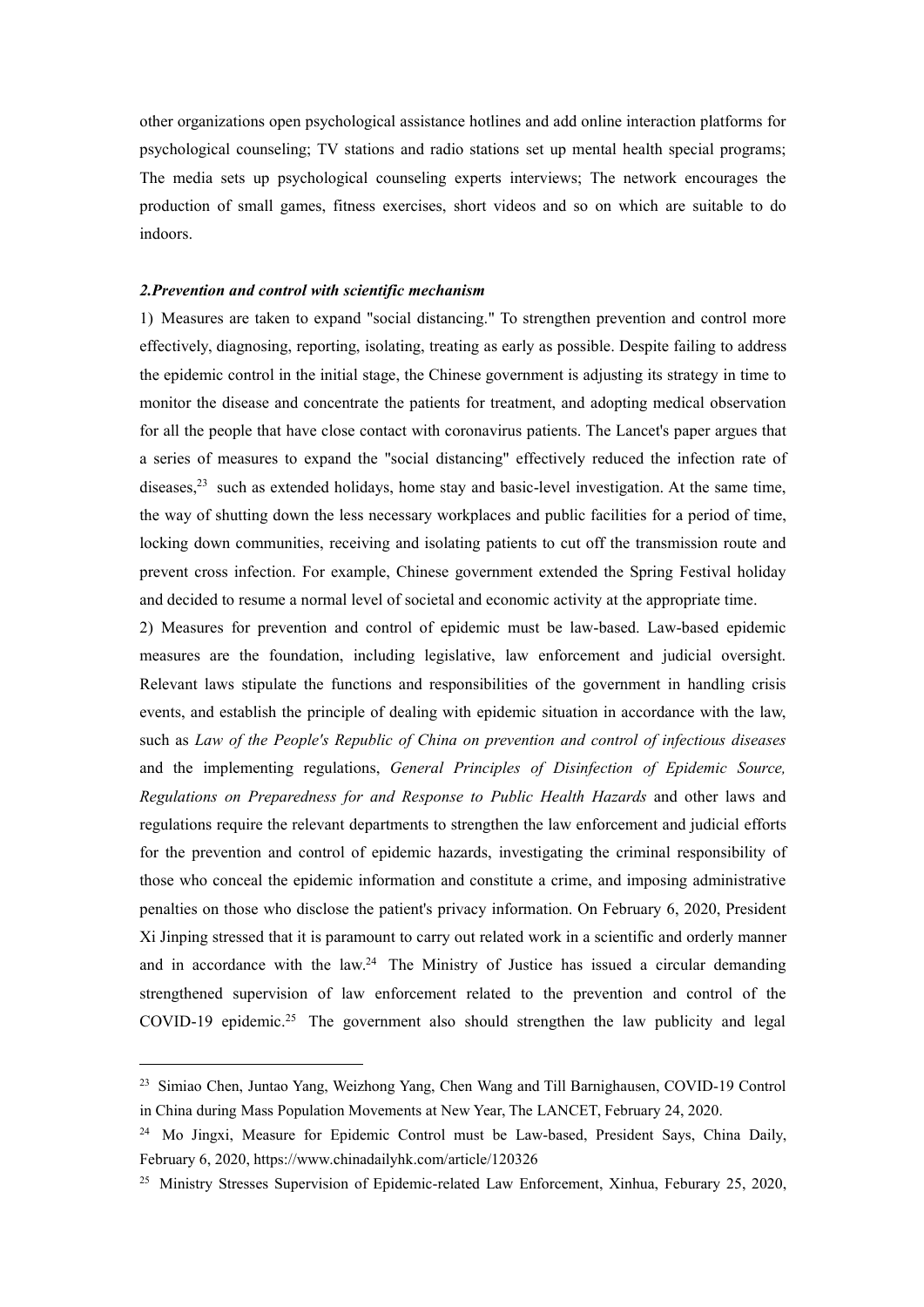services about epidemic prevention and control, enhancing the people's awareness of the rule of law to cooperate with the government and keep the donation and acceptance legal, so that the government can ensure all donated funds and goods will be used for epidemic prevention and control in a timely manner.

3) Centralized deployment and differentiated prevention and control are intertwined and complemented. China has taken a more orderly approach from the beginning to establish an emergency system that can be uniformly dispatched to coordinate all aspects of work. With the development of the epidemic, the governance approach has changed to a scientific risk-control-oriented management method, which takes more account of the actual situation and capacity of each city, as well as some characteristics of the virus transmission itself. Such adjustments have had a significant impact. After the epidemic eased, the treatment mode of COVID-19 virus was adjusted to utilizing a differentiated risk-based containment strategy to integrate the epidemic prevention, control and social development.

It is also the responsibility of the local government to strengthen and ensure that all cases were centralized and treated. The patients were divided into confirmed patients, suspected patients and close contacts to be managed and isolated separately. In order to avoid over use of manpower and material resources in general hospitals, patients are transferred to designated hospitals. For example, Wuhan quickly built a centralized hospital and adopted the "Xiaotangshan" model<sup>[26](#page-14-0)</sup> to strengthen the treatment work. Patients diagnosed with mild illness are isolated to a large-scale temporary medical place – "mobile cabin hospitals", which were built by remodeling gyms and exhibition centers. Mobile cabin hospital is a sort of public welfare. It could cultivate a benign interaction between doctors and patients in this hospital, which has shaped an atmosphere of solidarity, love, and mutual assistance rather than competition. More strictly, traffic restrictions were implemented in Hubei province, in order to prevent the spread of the epidemic in Wuhan. However, this strategy might be less feasible in Europe, because it is too difficult to close a large city and will cause more potential problems, even though it's more effective.

In terms of differentiated measures for prevention and control of the COVID-19, it must strengthen the grid management of community prevention and control in areas where the virus is spreading rapidly, and assuming the prevention and control responsibilities of the inflow and outflow areas. Besides, measures should be taken to protect special regions and key population groups, including in the institutions for the nursing, children's welfare and mental health care. After the epidemic situation slowed down, the key areas of non-outbreak prevention and control adopted differentiated strategy, and on the basis of county level divided the areas into low-risk

english.www.gov.cn/statecouncil/ministries/202002/25/content\_WS5e54bd97c6d0c201c2cbce02.html

<span id="page-14-0"></span><sup>26</sup> Xiaotangshan is a specialized hospital for treating infectious disease. Please see: Wuhan's New Coronavirus Hospital Explained, CGTN, January 27, 2020. https://news.cgtn.com/news/2020-01-26/Wuhan-s-new-coronavirus-hospital-explained-NzH8kzYabu/in dex.html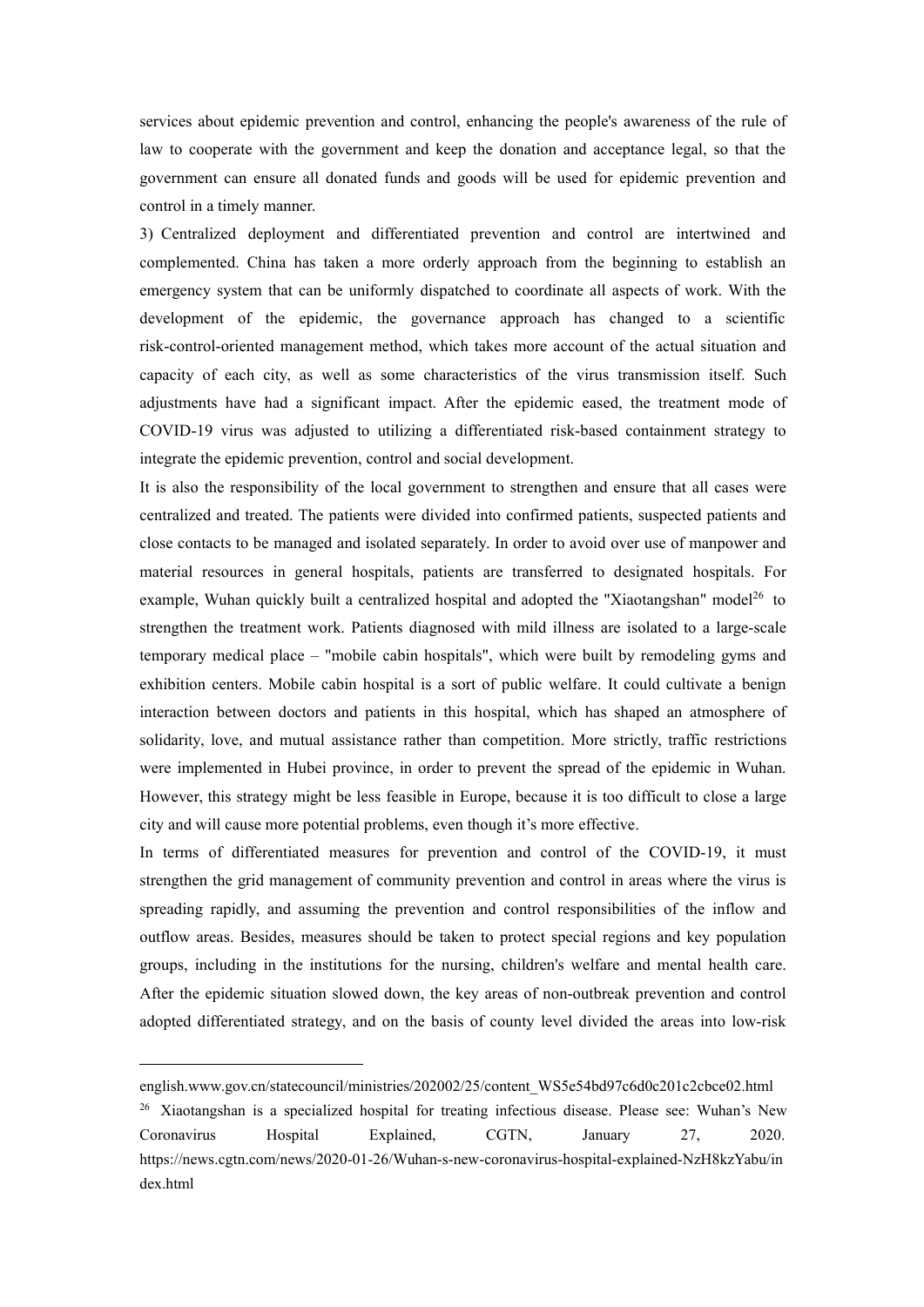areas, medium-risk areas and high-risk areas. For example, the low-risk areas implement input strategy and restore the order of production comprehensively. During February 21-24, 2020, Gansu, Liaoning, Guizhou and Yunnan provinces successively adjusted the emergency response level of public health emergencies from level 1 to level 3, Shanxi and Guangdong provinces from level 1 to level 2. In those low-risk areas, economy is getting back on track, thereby maintaining a stable economy and society. Chinese government takes many measure including stronger macroeconomic adjustment, positive fiscal policies, targeted tax cuts, loan support and so on.<sup>[27](#page-15-0)</sup> Those measure not only contribute to Chinese economy, but also create a confident environment for the international society.

4) China makes efforts to speed up scientific research and focuses on the combination of scientific research with clinical practice, prevention and control practice. Scientific research and experts would play a key role in public health emergencies. As an important social force, the scientific community is beneficial to the scientific prevention and control of epidemics and improvement of public governance, which helps achieve a positive interaction between social and national governance. After the outbreak of the epidemic, China also issued *Notice on Special Projects for the Prevention and Control of 2019-nCoV* to mobilize universities, scientific research institutions, enterprises and other institutions to identify the source of infection and the way of transmission. Sumia Swamina, chief scientist of the WHO, said China's sharing of information on the sequencing of the COVID-19 could help accelerate the development of vaccines and drugs for the COVID-19 virus.<sup>[28](#page-15-1)</sup> Vaccines are one of the most important responses to a potential global pandemic.[29](#page-15-2) Combining the advantages of traditional Chinese medicine and Western medicine to strengthen protection, prevent pathological changes and alleviate sequelae effectively.<sup>[30](#page-15-3)</sup> In addition, the treatment of critical patients should use comprehensive discipline treatment because a single discipline cannot work.

### *3.Unite as one to fight against the epidemic*

https://news.cgtn.com/news/2020-02-12/President-Xi-stresses-economic-development-in-fight-against- COVID-19-O1RexsjIOI/index.html

<span id="page-15-1"></span><sup>28</sup> Tedros Adhanom Ghebreyesus, Soumya Swaminathan, Scientists are Sprinting to Outpace the Novel Coronavirus, The LANCET, February 24, 2020, https://www.thelancet.com/journals/lancet/article/PIIS0140-6736(20)30420-7/fulltext

<span id="page-15-0"></span><sup>27</sup> President Xi Stresses Economic Development in Fight against COVID-19, CGTN, February 12, 2020,

<span id="page-15-2"></span><sup>29</sup> Ewen Callaway, Time to Use the p-word? Coronavirus Enters Dangerous New Phase, Nature, February24, 2020.

<span id="page-15-3"></span><sup>&</sup>lt;sup>30</sup> National Administration of Transitional Chinese Medicine, First-line Survey of 15 Provinces and Cities' Anti-epidemic: Traditional Chinese Medicine Hospitals should "Participate in the Whole Process, the sooner the better", February 26, 2020, www.satcm.gov.cn/xinxifabu/gedidongtai/2020-02-26/13433.html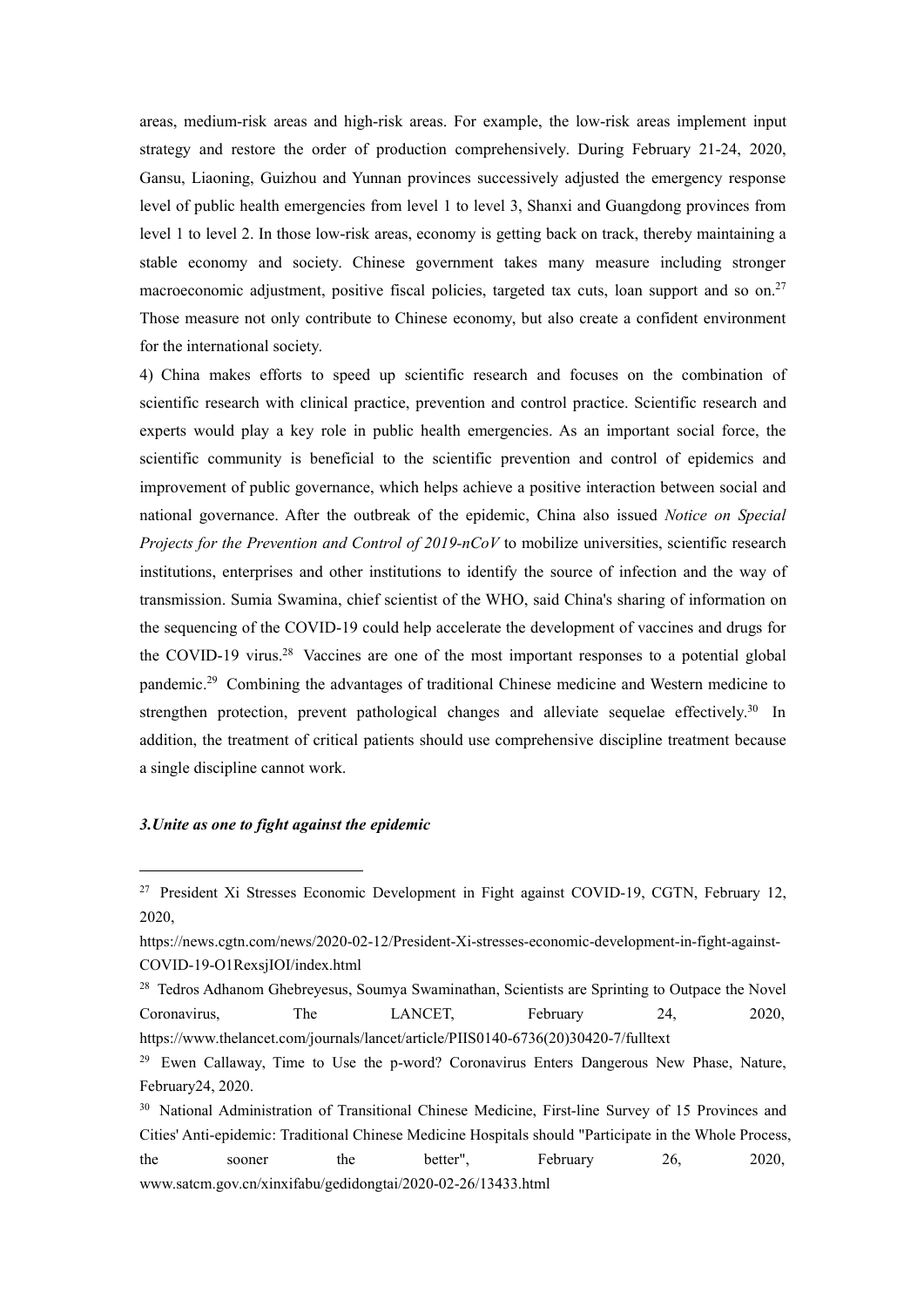1) Mobilize the people and establish a mechanism for the participation of the whole society. Prevention and control COVID-19 is not only the responsibility of the medical and health departments, but is a shared responsibility of all departments. China's highly unified administrative system, efficient and centralized allocation of social resources, and highly recognized national collective characteristics have become the "multiplier" to strengthen the national emergency mobilization capacity. In the face of the epidemic, China has established an operational mechanism including government leadership, classified management, public mobilization, local-based approach and phased measures, and supplemented by multiple response subjects including military, public, volunteer team, and media. The whole nation has formed a situation of overall mobilization, overall deployment and overall strengthening of epidemic prevention and control. Itis worth encouraging that students and some practitioners work online at home without completely delaying their studies or work. Robert Lawrence Kuhn, the president of the United States Kuhn foundation, argued that "the organization and mobilization ability shown by China is unprecedented in the global health history, which is difficult for other countries to achieve." [31](#page-16-0)

From mass prevention and control to joint prevention and control, China has adopted the classic methods to upgrade the measures, and the excellent ability to mobilize, coordinate and transfer resources is shown. Some believe that China's solution may bring about economic recession and rebound effect, especially massive return-to-work migration makes the original scheme ineffective.<sup>[32](#page-16-1)</sup> Moreover, some Western media accused China of "violating human rights,"<sup>[33](#page-16-2)</sup> however, China's solution is making every effort to save as many lives as possible. Without the right to survive and development, there's no other human rights actually. Through the joint

<span id="page-16-0"></span><sup>&</sup>lt;sup>31</sup> Robert Lawrence Kuhn, Why is the Coronavirus Outbreak 'a Major Test of China's System and Capacity for Governance'? CGTN, February 10, 2020, https://news.cgtn.com/news/2020-02-10/NCP-outbreak-A-major-test-of-China-s-system-capacity-for-g overnance-NY2FSYnt16/index.html

<span id="page-16-1"></span><sup>&</sup>lt;sup>32</sup> Laurie Chen, Sharp Fall in New Chinese Coronavirus Cases, but is it only because of New Counting Method? February 21, 2020, https://www.scmp.com/news/china/society/article/3051669/sharp-fall-new-chinese-coronavirus-cases-it -only-because-new

<span id="page-16-2"></span><sup>33</sup> Human Rights Watch, China: Respect Rights in Coronavirus Response, January 30, 2020.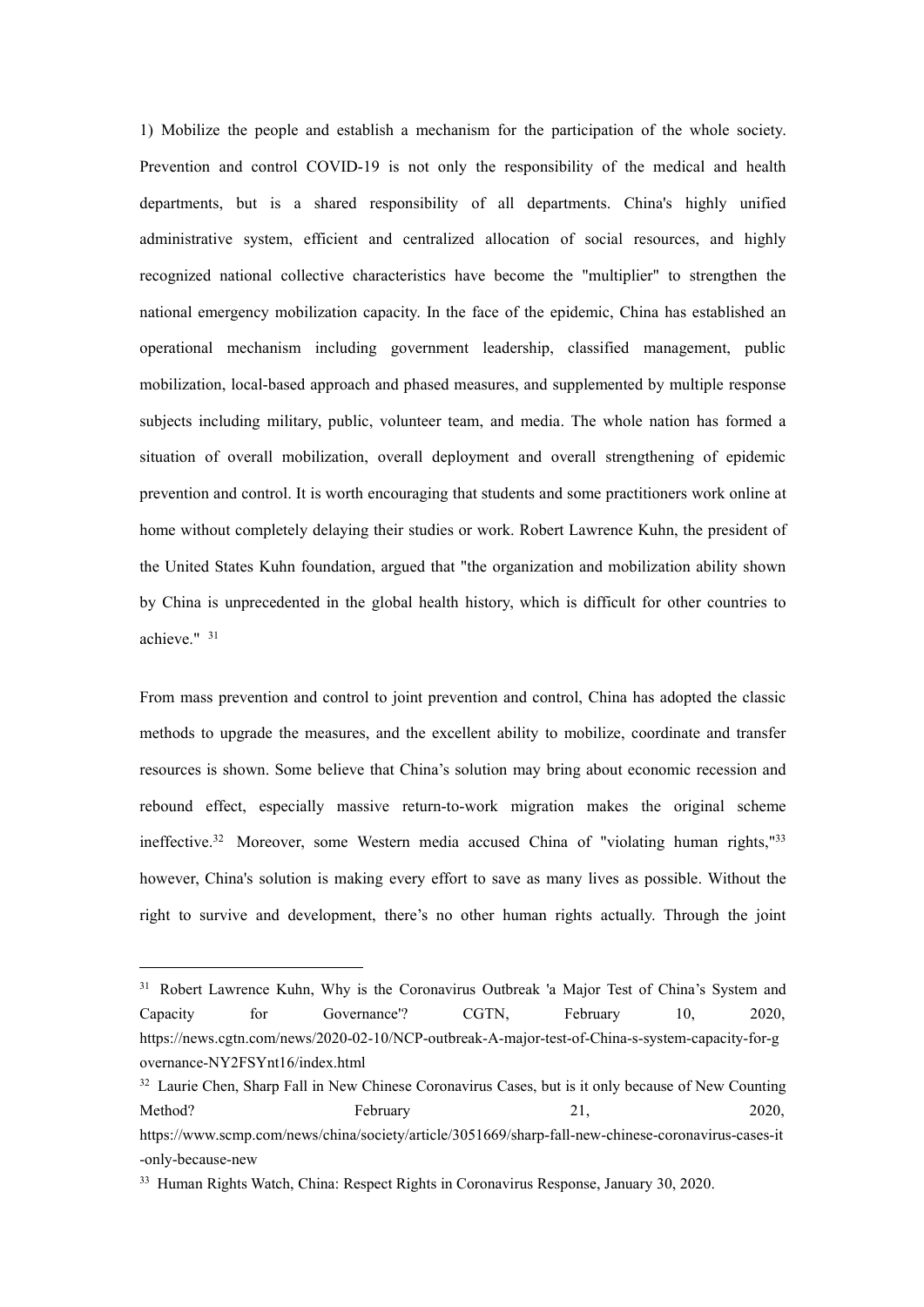defense and control mechanism, on February 7, 2020, thousands of health workers from 19 provinces in China supported Wuhan and other cities one-on-one, reflecting the historical tradition and institutional advantages of China's crisis management. And the purpose of isolation is to prevent epidemics, not to deprive people's live.

2) It is essential to emphasize the governance of self-organization in urban areas. Residents' committees led by street offices are located at the bottom of China's urban governance. China makes full use of basic-level community mobilization capacity, implementing strict inspection and management, closely tracking and management contacts, and achieving early diagnosis and treatment of patients. Attaching importance to the development of volunteer organizations, establishing partnerships in the management of crisis early warning, and striving for greater cooperation and support. Medical institutions with fever clinics, including tertiary and secondary hospitals and community health service centers, working for 24-hour reception. Measures such as preventing and controlling the epidemic in community, traffic and other public places, avoiding rush hour to work and orderly returning to work have been implemented simultaneously.

3) Rural areas should take the advantages of "localization." Although the epidemic prevention capacity of the rural areas is weak relatively, these areas have better self-sustaining ability.<sup>[34](#page-17-0)</sup> The local society with the ability of independent survival and independent handling of internal affairs can block the risk of external epidemic and deal with the epidemic in the lowest cost way. Even though many farmers migrate to cities, rural area is still an acquaintance society with character of "differential mode of association." There are fewer cases in rural areas than in the cities amid the outbreak of the COVID-19. This is also according with the development model of rural revitalization and ecological civilization. On this basis, it is forming an effective connection between rural and urban areas, when there is an epidemic in rural areas, cities and urban areas should rescue the rural areas as soon as possible, thereby killing the outbreak in the bud.

4) China has been working with the international community in the spirit of openness, transparency and scientific coordination, including the WHO and relevant countries and regions. China identified the pathogen and shared the full gene sequence of the novel coronavirus with the

<span id="page-17-0"></span><sup>&</sup>lt;sup>34</sup> Wen Tiejun, How can China Turn the Tide over How the Epidemic Accelerates the Global Crisis China New Rural Planning and Design, February 24, 2020.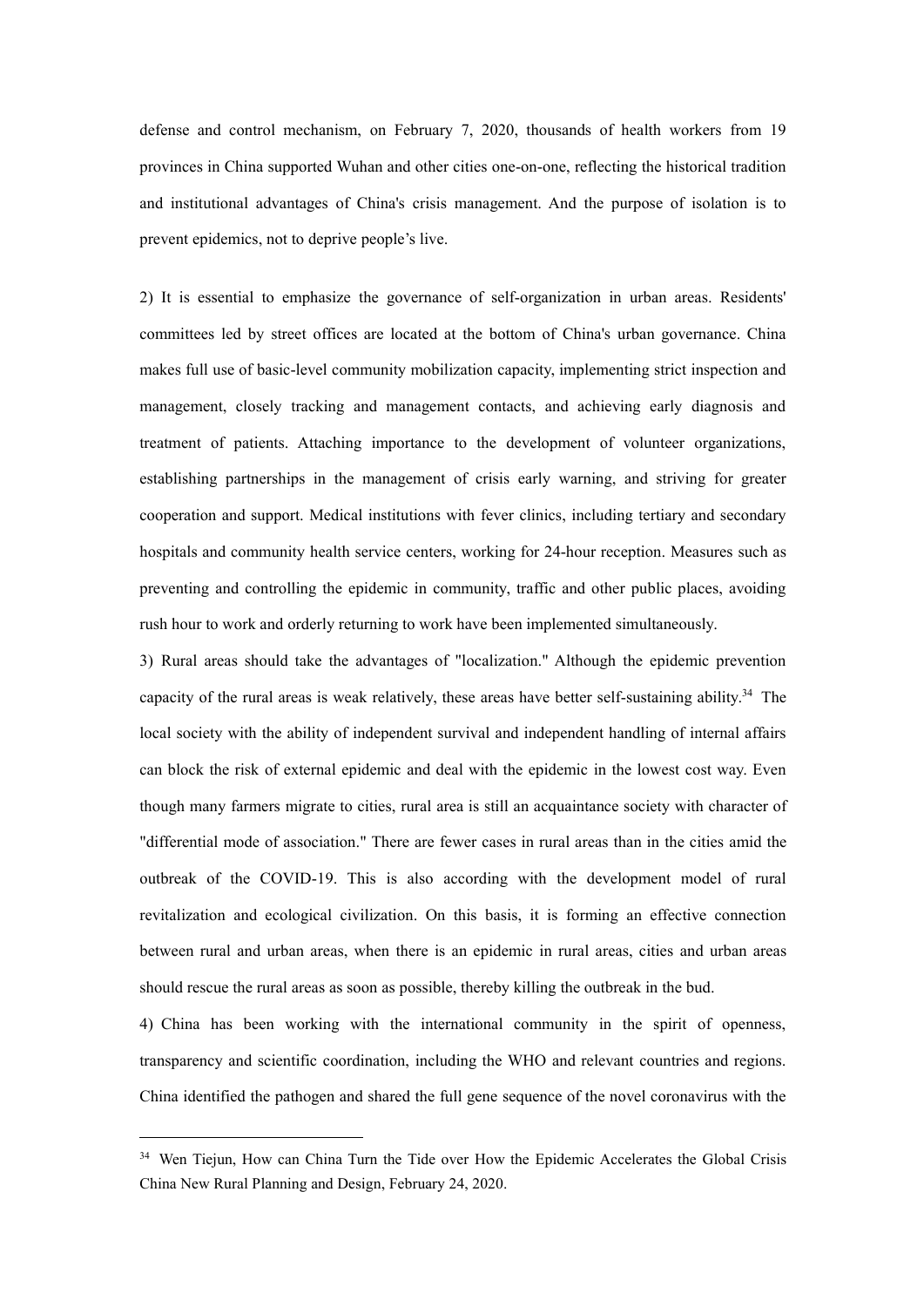WHO. Information on the epidemic was notified to WHO on January 3, and whole genome sequences ofthe COVID-19 virus were shared with WHO on January 10, 2020. It gained time for the world based on information sharing and communication and policy coordination. Although some media have criticized China for exerting pressure on the WHO to wield balance diplomacy maneuver and compete for the influence of the United Nations agencies.<sup>[35](#page-18-0)</sup> However, this narrow-minded view is not conducive to epidemic prevention and control, nor is it qualified to instruct people how to get out of the epidemic. The best strategy to deal with double standards and doubts is to speak with facts. The international community has witnessed China's effort in containing the spread and mitigating the impact of the COVID-19. China is not just acting for the sake of its own people, but for people across the world.

There is always a gap between theory and practice, specifically gap between policy making and policy implementation. Fear is a natural human response to any threat. As we have more knowledge and understanding of the COVID-19, people can gradually overcome fear and insecurity, seeing less uncertainty. Now, China is already working to re-bolster it economy, return to a more normal semblance of society and minimize the socio-economic impact, based on developments of the epidemic situation. European countries might develop the specific tools and differentiated strategy based on their situation and risk assessment. And with the scientific work and governance mechanism that has been tested and implemented in China as references, countries could take more diverse routes, and do not have to start from scratch. For example, some countries with outbreak of COVID-19 should immediately activate the highest level of national response management protocols to ensure the all-of-government and all-of-society approach needed to contain COVID-19 with non-pharmaceutical public health measures. Some countries take measures only to interrupt or minimize transmission chains in humans. No matter which measures we take, the most important strategy is "Early Detection and Rapid Response", reducing the chance of a large number of susceptible individuals living in a confined space for a long time. Although some deficiencies and drawbacks in terms of governance capacity and governance system were exposed during the COVID-19 prevention and control, China's experience could

<span id="page-18-0"></span><sup>&</sup>lt;sup>35</sup> Sarah Boseley, China's Handling of Coronavirus is a Diplomatic Challenge for WHO, February 18, 2020, https://www .theguardian.com/world/2020/feb/18/china-coronavirus-who-diplomatic-challenge